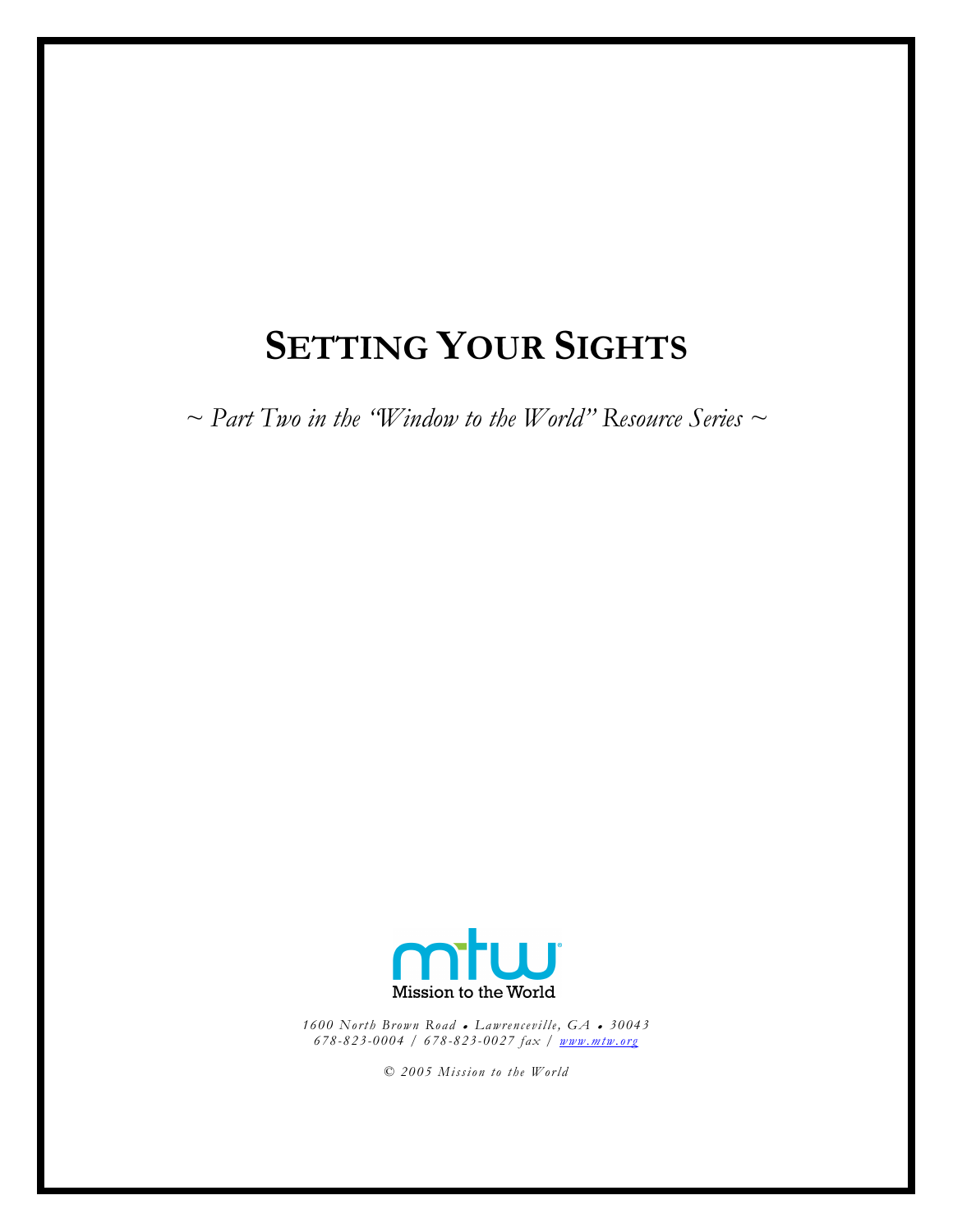The material in *Setting Your Sights* is intended for churches that are mobilizing their members for missions while the ultimate goal of their mobilization may not be quite clear or consistent. Churches in this position may find themselves supporting a wide diversity of ministries that have little in common. Or they may be sending out members on short-term projects, who return with a great love for the people they encountered, but are uncertain about the project's lasting impact. The premise of these articles is that there is indeed a goal for missions, and the most fruitful missions ministries will be oriented in that direction.

# THE GOAL OF MISSIONS

Simply stated, the goal of world missions is the Church of Jesus Christ. The Scriptures are clear that Christ intends to build His kingdom by establishing His Church—not a physical building or an institution, but His bride, His body, His people. By definition, a Christian is a member of a larger body, of which Christ is the head. The Christian life is meant to be lived out in community with other believers. The Bible calls that community the Church. Thus, effective Christian ministry contributes to the expansion and building up of this new community of faith. Consider encouraging your world missions leaders to grow in their understanding of the Church, or ecclesiology. The articles in Setting Your Sights and similar materials would be a good starting point.

Given that the goal of missions is the Church, a natural conclusion is that church planting is the primary method of expansion. And if so, that expansion should multiply, such that churches are starting churches, which in turn have a vision for further church planting. And if that is to happen, these churches will need a growing number of trained indigenous leaders, who understand how to apply ministry principles to their context. And given the need for so many national leaders, the role of the expatriate missionary begins to shift towards facilitation of the overall ministry. These conclusions are what is meant by the term national church-planting movement.

The New Testament is full of examples and principles for beginning new churches, and missions leaders should be aware of key concepts and issues. The articles in this series will introduce missions leaders to these topics so that they may consider how to elevate the goal of their own ministry towards the expansion of the Church. As they do so, they will need to ask several critical questions.

# **KEY QUESTIONS**

### 1. Do the ministries we support have a biblical view of the local church?

Virtually all Christians would agree that the Church universal is the entire body of Christ, of which all genuine Christians are members. We are all committed to that. The challenge for ministry, though, primarily comes in determining its local expressions. For example, a missionary in Asia knows a man who claims to plant three churches a week. That's 150 every year. If so, this ministry would seem to be worthy of celebration and support. But what does this church planter mean by "church"? When you ask about his ministry, he says he goes to a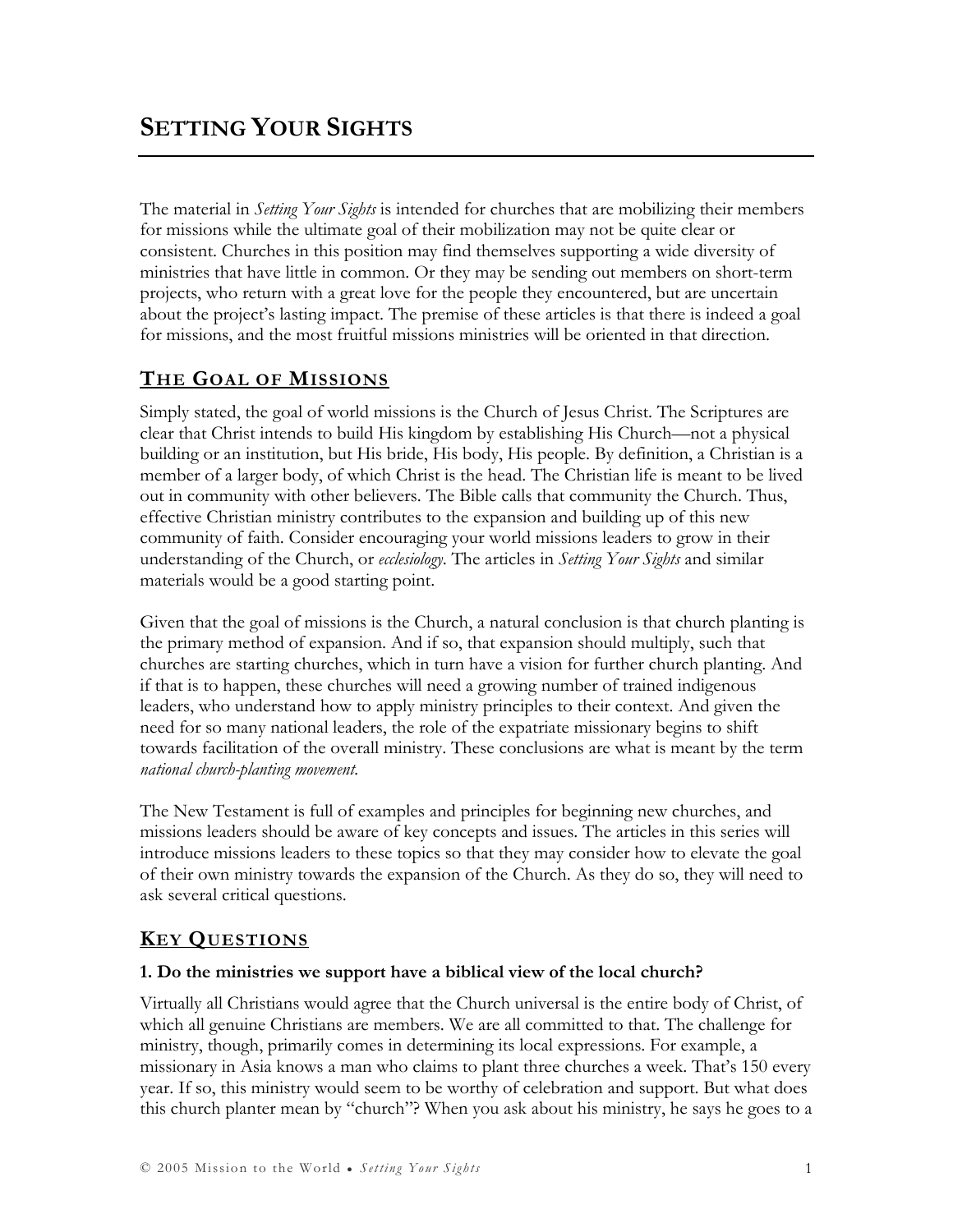house and asks if he can pray for the family. Wanting to be hospitable, they typically invite him in and he prays. He then asks if he can return the following week, and they again agree. Who would refuse? The next week he asks if he can come back, and bring another family to pray for. If they say yes, he claims to have planted a church.

Are such accounts the best investment for your missions ministry? That depends on whether you conclude these are biblical churches. Missions leaders will need to develop their own conclusions on what is meant by the local church, and then ask probing questions about what the missionary has in mind.

### 2. How directly do the ministries we support grow the Church?

Establishing the Church involves many elements, such as training, evangelism, and mercy ministry. When these facets occur apart from the ministry of the Church, individual lives may be deeply touched, but the Church may only be indirectly built up—if at all. That's not to say such expressions are wrong. However, the more such ministries are connected to the Church, the more effectively they contribute to the ultimate goal of missions: bringing people into a lasting Christian community where they can serve and grow.

The missionaries and ministries you support should be able to tell you how directly they are connected to church planting. Is ministry an expression of a local body? How will people be followed-up with? Is the real goal the perpetuation of an outside ministry or the establishment of the local church?

### 3. How do we re-orient our ministry towards church planting?

Perhaps the greatest challenge for a missions ministry that wants to emphasize church planting is making the transition. Long-term commitments have been made and relationships deepened. The article on transitioning to a church-focused ministry draws from the lessons of other churches that have faced a similar challenge.

# FOR FURTHER STUDY

Under each of the titles, the "theme" of the article refers to one of the essential elements of successful missions ministries listed in *Window to the World* and included here at the end of these articles. A fruitful exercise for your missions committee would be to evaluate your ministry according to each of the twenty themes and begin to strengthen undeveloped areas. You may also want to refer to the articles in the rest of the *Window to the World* series:

Laying the Foundation encourages churches to focus on the essentials: developing their missions leadership, creating a vision for the ministry, and developing a missions conference to mobilize their members.

Setting the Pace offers practical help on how to mobilize your church for world missions.

Reaching the Summit helps more established ministries integrate their efforts with the entire church and with key principles for maximizing long-term impact.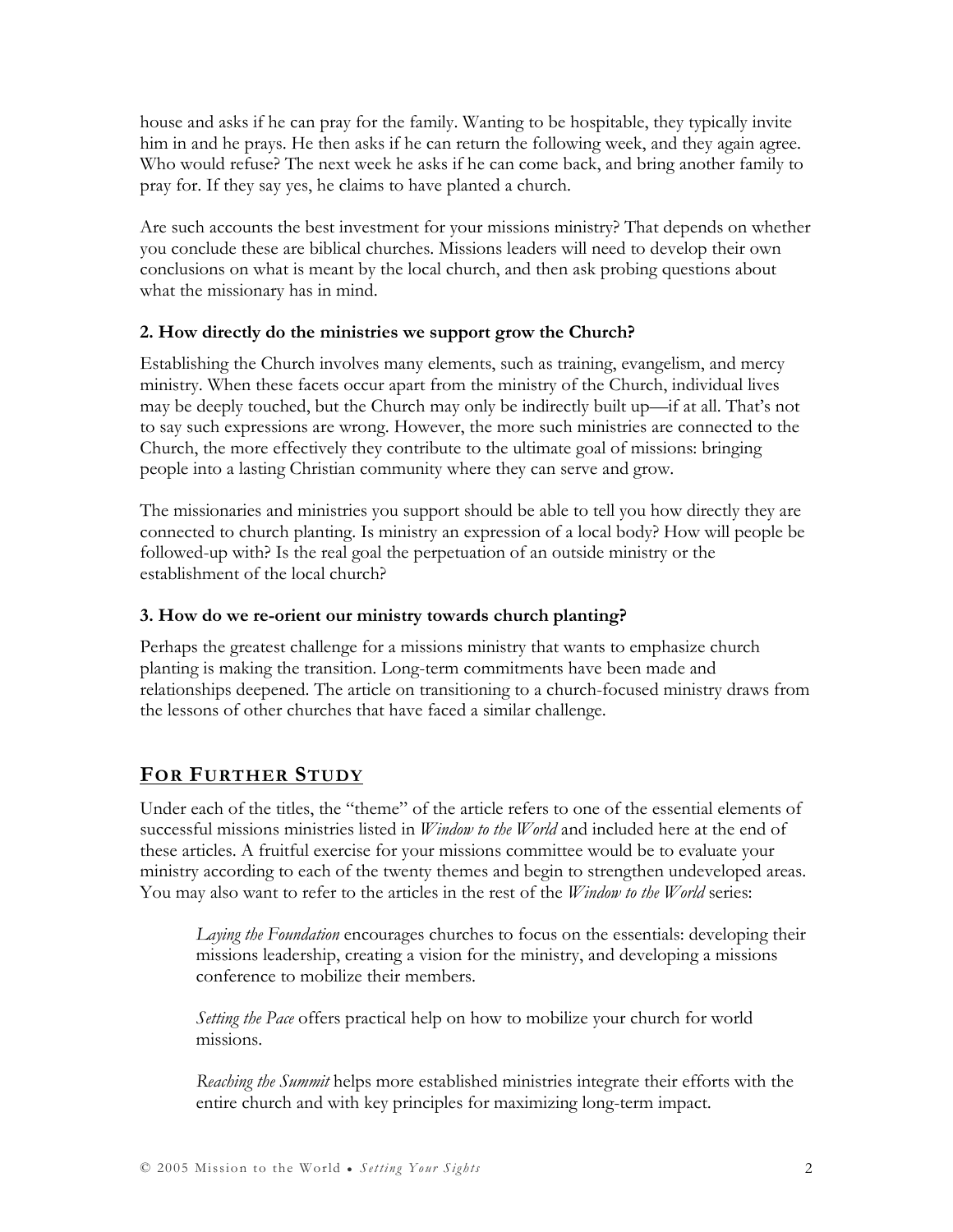# A GOOD DAY FOR THE CHURCH

Theme: Ecclesiology

REV. SCOTT SEATON

- *"Our missions ministry is a mile wide and an inch deep."*
- *"There's little or no coherence to our support decisions."*
- *"We don't feel we're making a lasting impact."*

These descriptions are actual comments from church leaders. Perhaps some of them describe your missions ministry. How did we get here? In many churches, members who long to see the gospel spread throughout the world form or join the missions committee. Perhaps they have missions experience themselves or know people who have served cross-culturally. Serving on the missions team seems like a good way to participate in the Great Commission. But once on the team, they find themselves bombarded with support requests for a seemingly infinite variety of ministries. Each proposal is appealing in its own way. To respond to the numerous requests, the team listens to each presentation and looks at their limited budget. With nothing to guide them other than the winsomeness of the missionary, the appeal of the proposal, and the availability of funds, the missions team allocates support to some missionaries and pass others by. As one PCA pastor frankly admitted, "Our support goes to good missionaries who give a good presentation on a good day for the church."

### **The Priority in Missions**

It's clear in these cases that the missions ministry lacks a unifying purpose to guide its decisions. With no established priorities, every ministry opportunity has equal value and importance. To bring clarity, the church must actively determine priorities rather than passively respond to requests. What, then, is the most biblical and effective approach to spreading the gospel? Throughout the history of Christendom, theologians have answered that question with striking clarity: the primary instrument ordained by God to extend His kingdom is the Church.

Cyprian: "You cannot have God for your Father unless you have the church for your Mother."

Augustine: "Without [the church] there is no forgiveness of sins."

Calvin: "God's fatherly favor and the especial witness of spiritual life are limited to his flock, so that it is always disastrous to leave the church."

Westminster Confession of Faith (25:2): "out of [the church] there is no ordinary possibility of salvation."

To modern ears, these words may appear to be antiquated commitments to institutional religion or a restrictive emphasis on one of many ministry options. A closer look at Scripture, however, reveals God's affectionate commitment to the priority of the Church. Many passages speak of the centrality of the Church, but perhaps none so clearly as the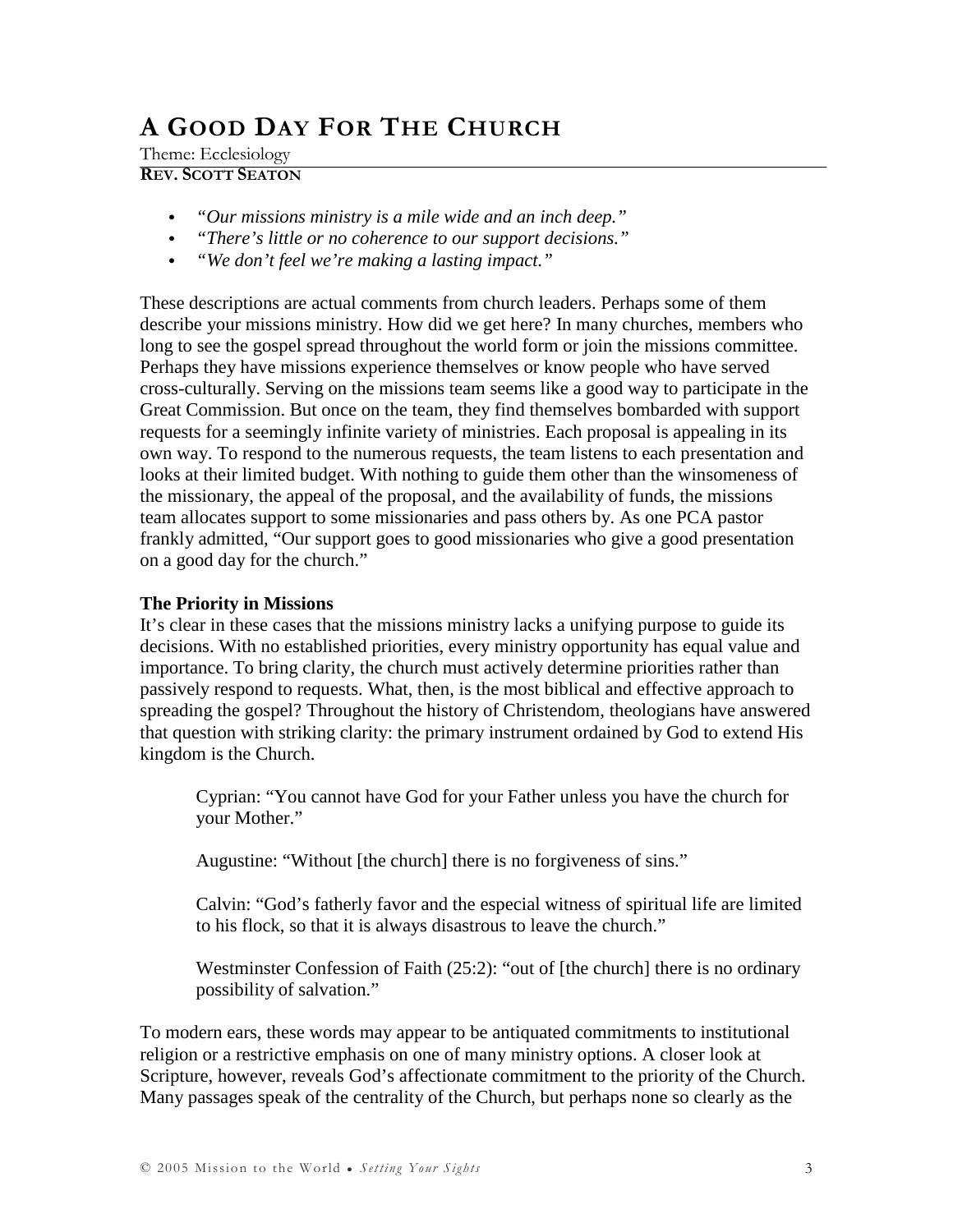16<sup>th</sup> chapter of the gospel of Matthew. Jesus and his disciples are in Caesarea Philippi, a site for worship of the Greek god Pan. Against this backdrop, where people came to proclaim the deity of Pan, Jesus put forward two questions. The first question was a safe one. The second, far more penetrating:

When Jesus came to the region of Caesarea Philippi, he asked his disciples, "Who do people say the Son of Man is?" They replied, "Some say John the Baptist; others say Elijah; and still others, Jeremiah or one of the prophets." "But what about you?" he asked. "Who do you say I am?" Simon Peter answered, "You are the Christ, the Son of the living God." Jesus replied, "Blessed are you, Simon son of Jonah, for this was not revealed to you by man, but by my Father in heaven. And I tell you that you are Peter, and on this rock I will build my church, and the gates of hell will not overcome it."

Christians have debated whether the rock Jesus refers to is the foundation of the apostles, the confession of believers, or Christ himself—or all three. But among the riches of this passage, Christ teaches many things about His mission in the key passage, *I will build my church, and the gates of hell will not overcome it:*

- 1. First, *Christ* is the one who is building, not us.
- 2. He is building the *church*, not a Christian organization or individual converts.
- 3. It is *His* church, not ours.
- 4. It is a *prevailing* church.
- 5. The church is *on the offensive*, such that the gates of hell cannot withstand the blows of the church.

### **An Organic Community**

The Bible describes the church as the body of Christ, the bride of Christ, the people, family and flock of God. Even God's temple is described as made of living stones. Each of these images is organic and connected, emphasizing the living, loving relationship we have with Christ and each other. We see the key place of the church in God's plan when we read "Christ loved the church and gave himself up for her" (Ephesians 5:25). It is the church that both experiences and expresses the life of Christ, with all the power of the resurrection working to grow this body.

Each of the biblical pictures of the Church has something in common: unity. There is both a unity with Christ and a unity with other members that is not simply a lofty, unattainable goal. Rather, unity speaks to the essence of what it means to be a Christian. By definition, to be a Christian means to live in community. The "communion of saints" is nothing less than a "union with" with the Lord and His people.

And when the world sees this unity that Christ prayed for, it will know that we are indeed His followers (John 13:35) and that the Father sent His Son (John 17:21). In other words, Christian unity has profound missional implications. In places where the gospel has yet to penetrate, genuine Christian community may be the most significant witness in that culture.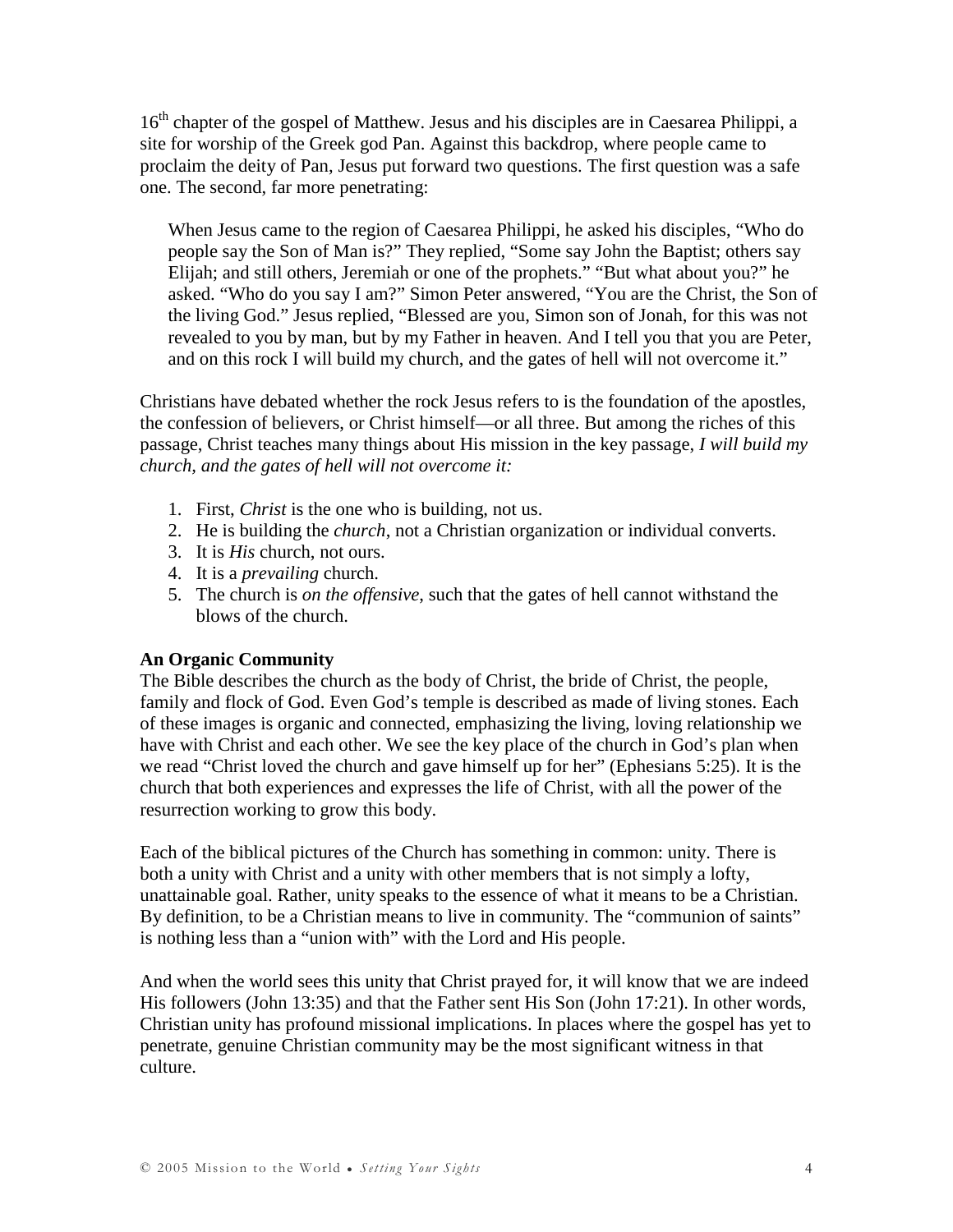### **The Centrality of the Church**

Indeed, Christ loves His church, and it is central in the mind and mission of our Savior. The establishment of the universal Church and the multiplication of local churches is how God will accomplish His purpose of bringing glory to Himself, by uniting all things under Christ. Put another way, it could be said that the church is God's plan A; there is no plan B. He has always intended to create a people for His own possession (1 Peter 2:9). This has been God's plan from all eternity, first expressed in the Garden of Eden, through the people of Israel, and into the New Testament church. From the opening pages of Scripture, we see that God had in mind more than the mere conversion of individuals. Rather, He intended that those who had been alienated from God and others would now be enfolded into a new community. And in that community, or church, Christ would dwell in fullness and give life to His new creation. Therefore, fulfillment of the Great Commission must reflect God's emphasis: the establishment of new churches committed to following Christ. The Westminster Confession is unambiguous about the centrality of the church:

The visible church, which is also catholic or universal under the gospel (not confined to one nation, as before under the law), consists of all those throughout the world that profess the true religion, and of their children; and is the kingdom of the Lord Jesus Christ, the house and family of God, out of which there is no ordinary possibility of salvation (WCF, chapter XXV).

If missions is about the expansion of God's kingdom, then the priority of missions must be to establish churches where none exist (Romans 15:20). Because it is God's plan that all peoples will worship Him (Revelation 7), the church must cross cultural barriers to establish communities of believers among every people group. Cross-cultural church planting, then, must be the biblical priority and unifying purpose for our missions ministries.

If cross-cultural church planting is the priority of missions, how do local missions leaders focus on the expansion of the Church? Three key questions will help.

### **1. Are we committed to the church planting as the primary means of extending God's kingdom?**

An honest and consistent answer to this question is absolutely essential, and it must be answered before further evaluation or planning. When challenged by the biblical priority of the Church, though, a typical response arises: if God has called the missionaries to a particular ministry, who are we to say otherwise? Some missions committees explicitly talk about their obligation to support whoever comes their way, should funds exist.

One way to respond is to compare a purpose for your ministry with the calling of a missionary. Most missions committees look for a strong sense of God's leading to a particular people, location and strategy—and would be unenthusiastic about a missionary having no direction. Why should it be any different for a missions ministry? Further, establishing a priority does not de-legitimize God's calling people in other ways. The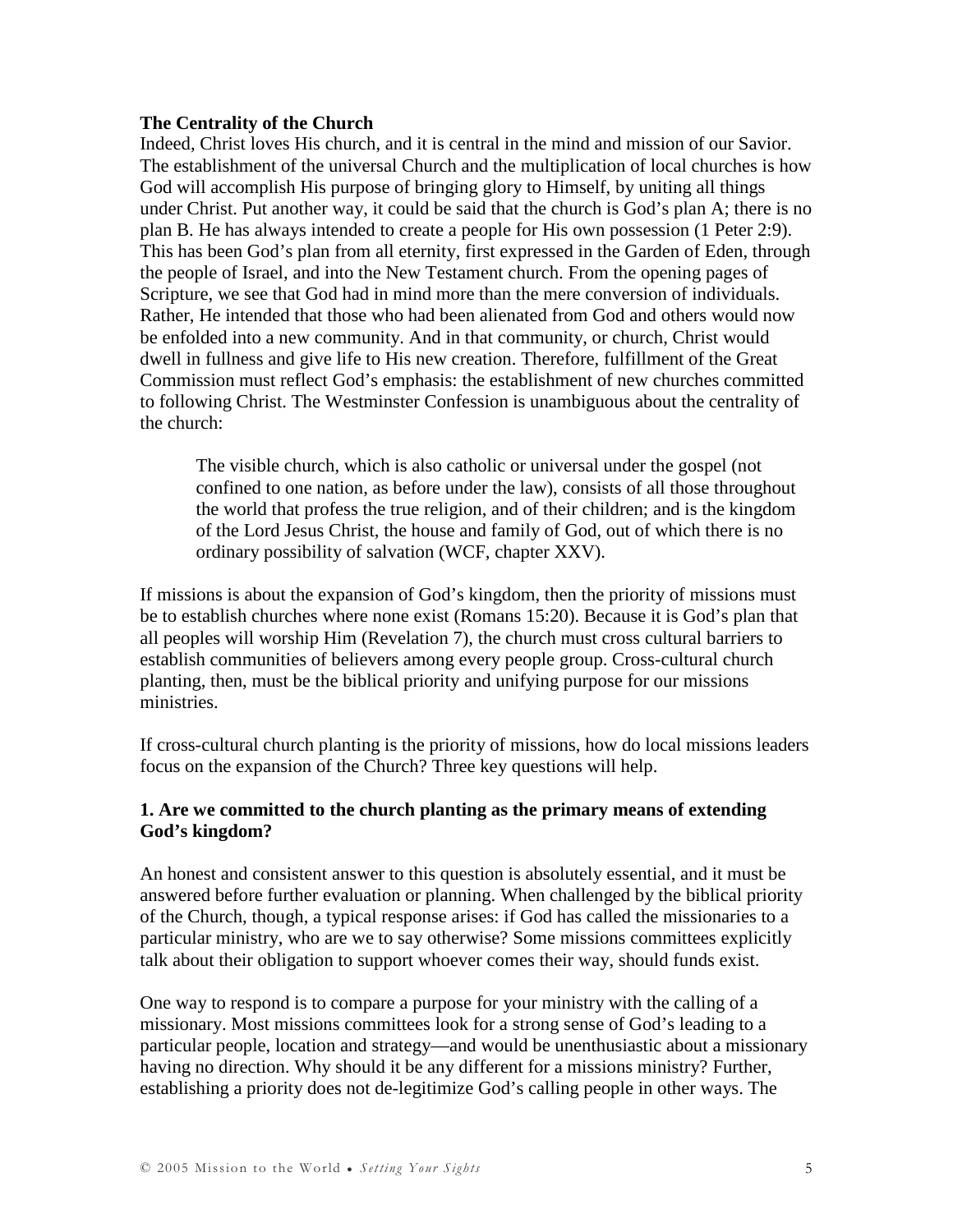Church of Jesus Christ has many parts and is far bigger than any one of us. But as you determine what part God has for your missions ministry, consider the following:

- Church planting is the primary means of extending the Church.
- Church planting is both a biblical imperative and example.
- Church planting is the most effective means of evangelism.
- New believers need a community to belong to, for care and support.
- New churches are the best way to reach new people groups.
- New churches help to renew existing churches.

### **2. Do the ministries we support have a biblical view of the local church?**

Many ministries talk about their emphasis on church planting; in fact, it's almost in vogue now. But experience shows that they mean many different things. The term *church* has been used to describe all of the following:

- Any gathering of believers, no matter how briefly they meet
- A missionary praying with non-Christians
- Bible studies that meet for a few weeks
- A fellowship that includes worship and teaching, yet targets only students
- An individual believer who listens to a Christian radio broadcast

All of these could be valid and fruitful ministries, but it is questionable whether they are what the Bible means by a church. In God's wisdom, the Bible does not specify the exact forms of a church, as we would likely focus on the institutional structure rather than the organic nature of His body. To make it more confusing, the common elements of a church— worship, teaching, evangelism, discipleship, service, fellowship, the sacraments, etc.—are found in a variety of ministries. So when is a church a church? It's not always easy to discern, but in addition to the elements of the church just mentioned, here are a few critical questions to ask the missionaries or agency:

1. Do the church members have an ongoing commitment to each other?

Sometimes we hear of incredible numbers of churches planted in an area. This is cause for rejoicing! But it is also cause for discernment. A church is more than an event or a short-term gathering of believers. It is a community of people living out their Christian lives together. Find out how many of the churches started in the last year or two still exist. How healthy are they? And most importantly, how will you know?

2. Does the church have recognized leadership?

The Scriptures call for believers to submit to their church leaders and look to them for pastoral care (Hebrews 13:17; James 5:14; Matthew 18:17). Thus, it must be clear to the members who these leaders are and how they are to relate to them.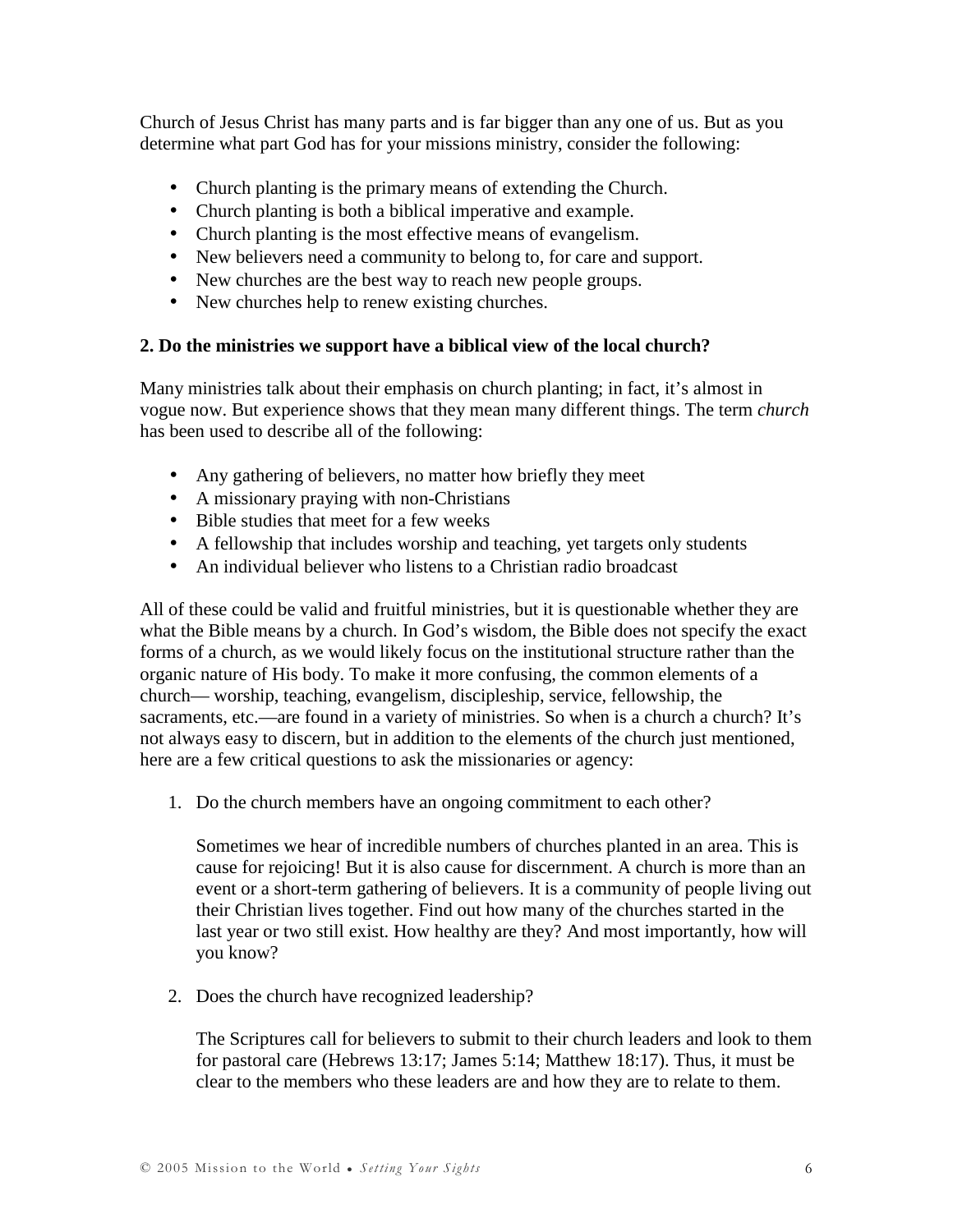3. Does the church have recognized membership?

Church elders are exhorted in the Scriptures to shepherd the people God has put under their care (1 Peter 5:1-3; Acts 20:28). In order to do so, the leaders must have some way to know who their flock is. Without adopting Western forms, churches should have a culturally appropriate means of determining their membership. Belonging to this new community will help foster committed relationships.

Mission to the World affirms that local expressions of the church will take on a variety of forms appropriate to their context. Thus, a simple definition or description of a local church will always elude us. However, we also recognize that certain principles transcend all contexts. Further, planning for our missionaries and accountability to our supporters require that we have some mutually agreeable understanding of what we mean by 'local church.' Thus, MTW has adopted the following definition of a church-planting project:

*Church-planting projects must have at least 10 non-missionary adults gathering regularly for worship and an identified church planter who is committed to seeing a self-supporting, self-governing, self-propagating church established.* 

### 3. How directly do the ministries we support grow the church?

Establishing the church involves many elements, such as training, evangelism, Bible translation and mercy ministry. When these facets occur apart from the ministry of the church, individual lives may be deeply touched, but the church may only be indirectly built up—if at all. That's not to say such expressions are wrong. However, the more such ministries are connected to the church, the more effectively they contribute to the ultimate goal of missions: bringing people into a lasting Christian community where they can serve and grow.

The missionaries and ministries you support should be able to demonstrate how directly they are connected to church planting. Is ministry an integral expression of a local body, or is the local church essentially unnecessary? Will people in the community become connected to the church, to a separate ministry, or nothing at all? Is the real goal the perpetuation of an outside ministry or the establishment of the local church?

Insight and experience will help missions leaders navigate the waters of cross-cultural church planting. But establishing and following biblical priorities is well worth it. As your church becomes more focused on church planting, your missions ministry will develop a clear and cohesive purpose resulting in a lasting impact for God's kingdom. And that will truly be a good day for the church.

*Rev. Scott Seaton is MTW's former International Director of Enterprise for Christian-Muslim Relations. He is currently helping MTW to resource and equip church missions ministries while becoming a church planter with the Presbyterian Church of America (PCA).*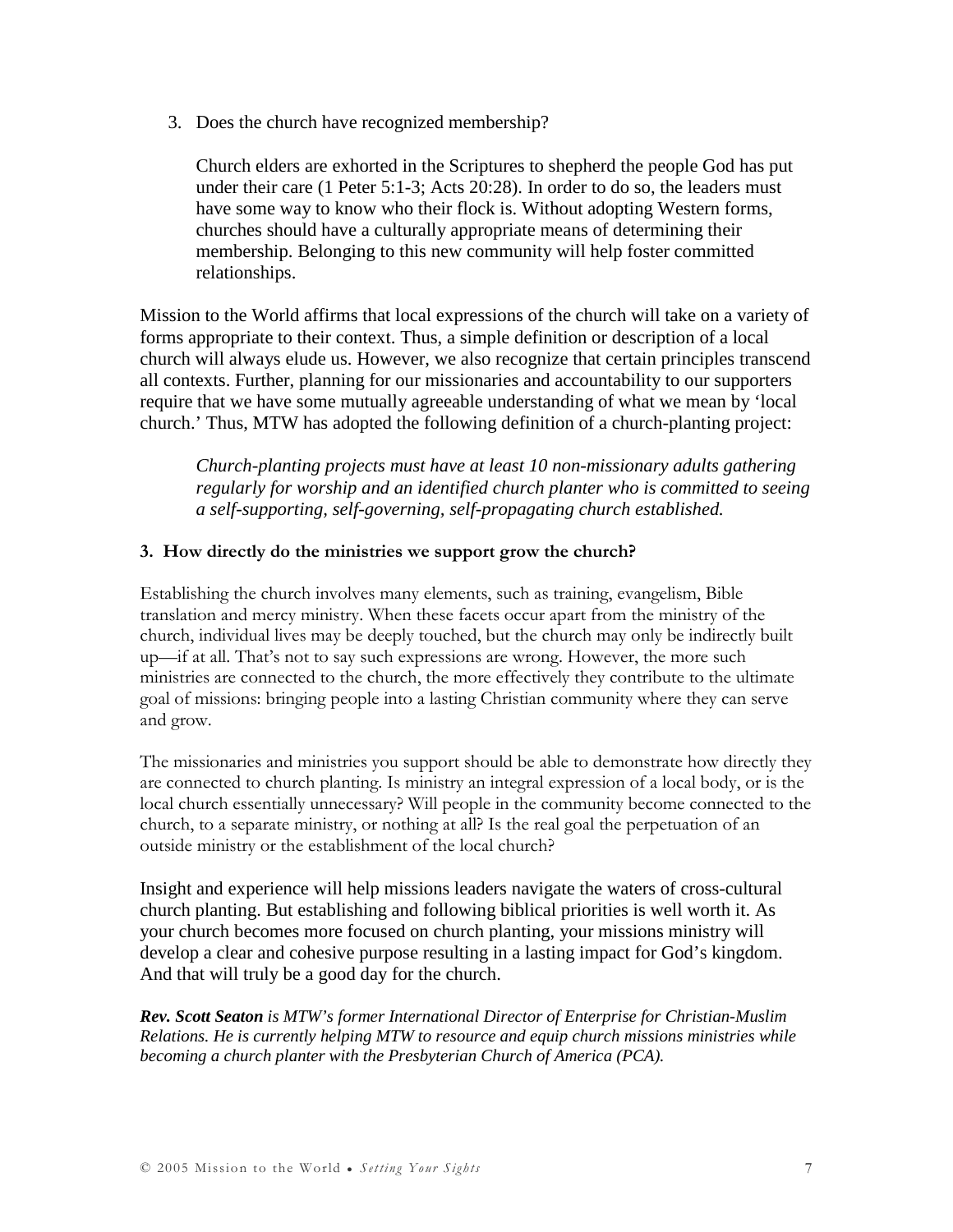# THE COMMUNION OF SAINTS: A BIBLICAL STUDY

In describing the identity and mission of the Church, the Bible uses various analogies to help us understand its fullness. Among these are the Church as a *building*, a *body*, a *bride*, and a people. Discuss these images and how they relate to the Great Commission.

- 1) Building
	- a. Read Ephesians 2:19-22, I Timothy 3:14-15, and 1 Peter 2:4-6. What does the picture of a building say about the nature and mission of the Church?
	- b. What does Paul mean when he says the Church is the "pillar and foundation" of truth?
	- c. Based on these passages, what does Jesus think of the Church?
- 2) Body
	- a. Read Ephesians 4:3-6 and I Corinthians 12:12-31. What does the picture of a body say about the nature and mission of the Church?
	- b. When Paul uses the picture of a body to talk about the Church, one of the points he makes is the importance of unity in the Church. This was so important to Jesus that He specifically prayed about it (John 17:20-23). What would this unity look like? Do you think there is unity in the Church today? What can and should be done to promote unity in the Church?
	- c. Based on these passages, what does Jesus think of the Church?
- 3) Bride
	- a. Read Ephesians 5:25-33 and Revelation 19:6-8. What does this picture of the Church as the Bride of Christ tell us about the nature and mission of the Church?
	- b. The picture of the Church as the body of Christ confronts us with many concepts about the nature and mission of the Church. What are some of these?
	- c. Based on these passages, what does Jesus think of the Church?
- 4) People
	- a. Read I Peter 2:9, Ephesians 3:14-19, and I Timothy 3:15. What do these pictures of the Church as God's people, priesthood, and family tell us about the nature and mission of the Church?
	- b. How can the Church function as a priesthood?
	- c. Based on these passages, what does Jesus think of the Church?
- 5) God is committed to bringing glory to Himself through the establishment of His Church. What implications do you see for your missions ministry?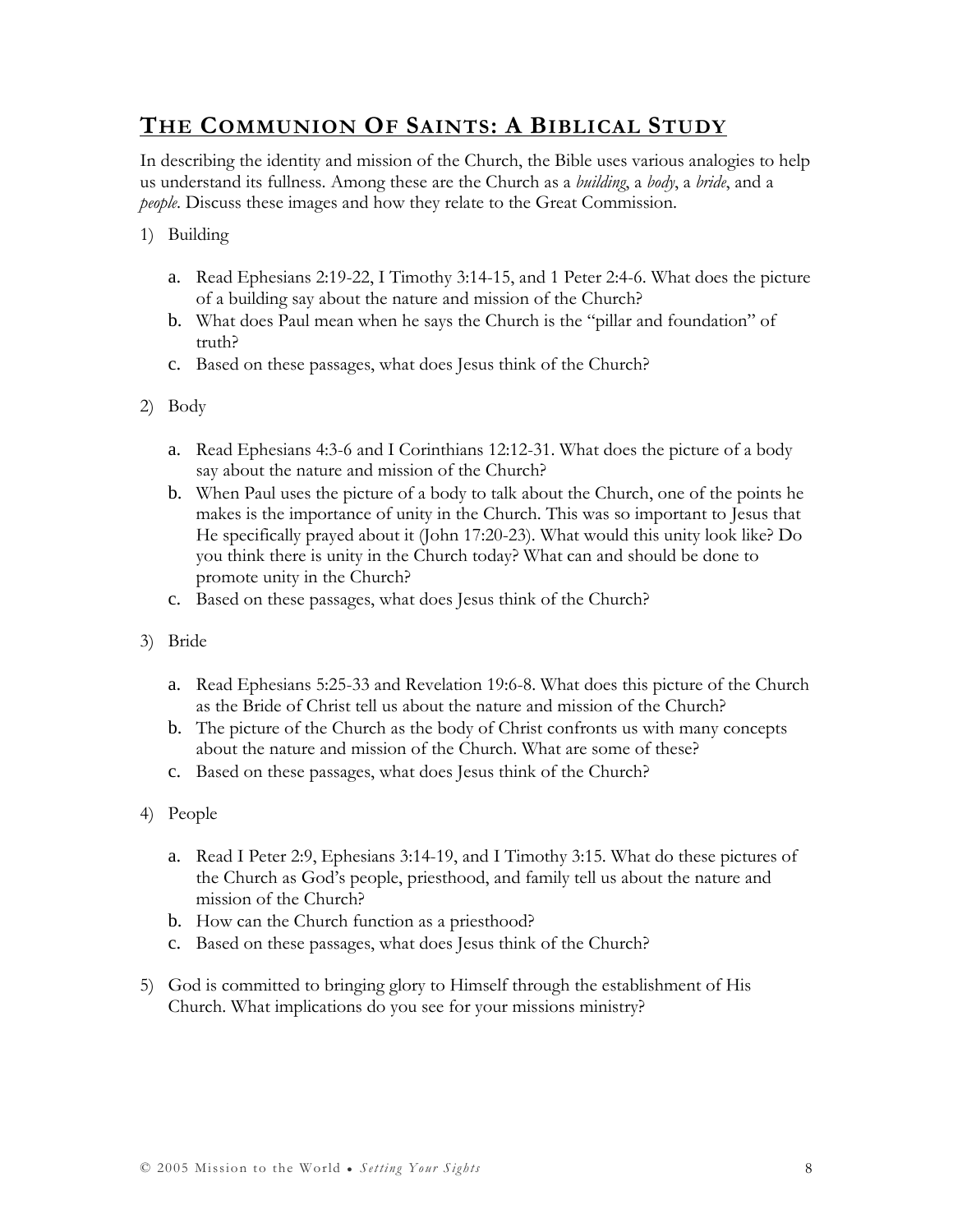### KEY POINTS FOR DISCUSSION LEADERS

- 1) Building
	- a. It is staggering to consider that the God of the universe has determined that He will make his earthly home not in a physical temple, but in the hearts and minds of His people.
	- b. The temple mount is the Church, not a place in Jerusalem.
	- c. As the "pillar of truth," the Church protects the truth of God. Truth has no stability apart from the Church; you cannot find truth apart from the Church.
	- d. You cannot fully understand the Bible apart from the community of God's people, the Church.
	- e. Stones rub up against and press on each other, but even this "messy building" is being created as a glorious edifice.
- 2) Body
	- a. God desires His body to be unified.
	- b. Each part has a vital role to be celebrated.
	- c. Each part functions only when attached to others.
	- d. Christ is the Head of His body.
	- e. Unity means not shopping around for your own preference.
	- f. Unity is not opposed to diversity; unity actually requires it.
	- g. Parts of the body either contribute to its unity or its dismemberment.
- 3) Bride
	- a. Jesus loves us with a perfect and intense affection—more deeply than the greatest love a human bridegroom has for his bride.
	- b. He will never forsake his bride.
	- c. He desires a living relationship with us.
- 4) People
	- a. Jesus sees his followers as members of one people or family.
	- b. We have brothers and sisters around the world and must be mindful of them.
	- c. A priesthood is a community of people set apart as intermediaries between God and other people, bringing them to a deeper knowledge of God. The Church fulfills its priestly function when it is similarly concerned for a needy world.
- 5) Implications
	- a. The primary application of this study is that because God so dearly loves his Church, we should also be committed to its growth and health.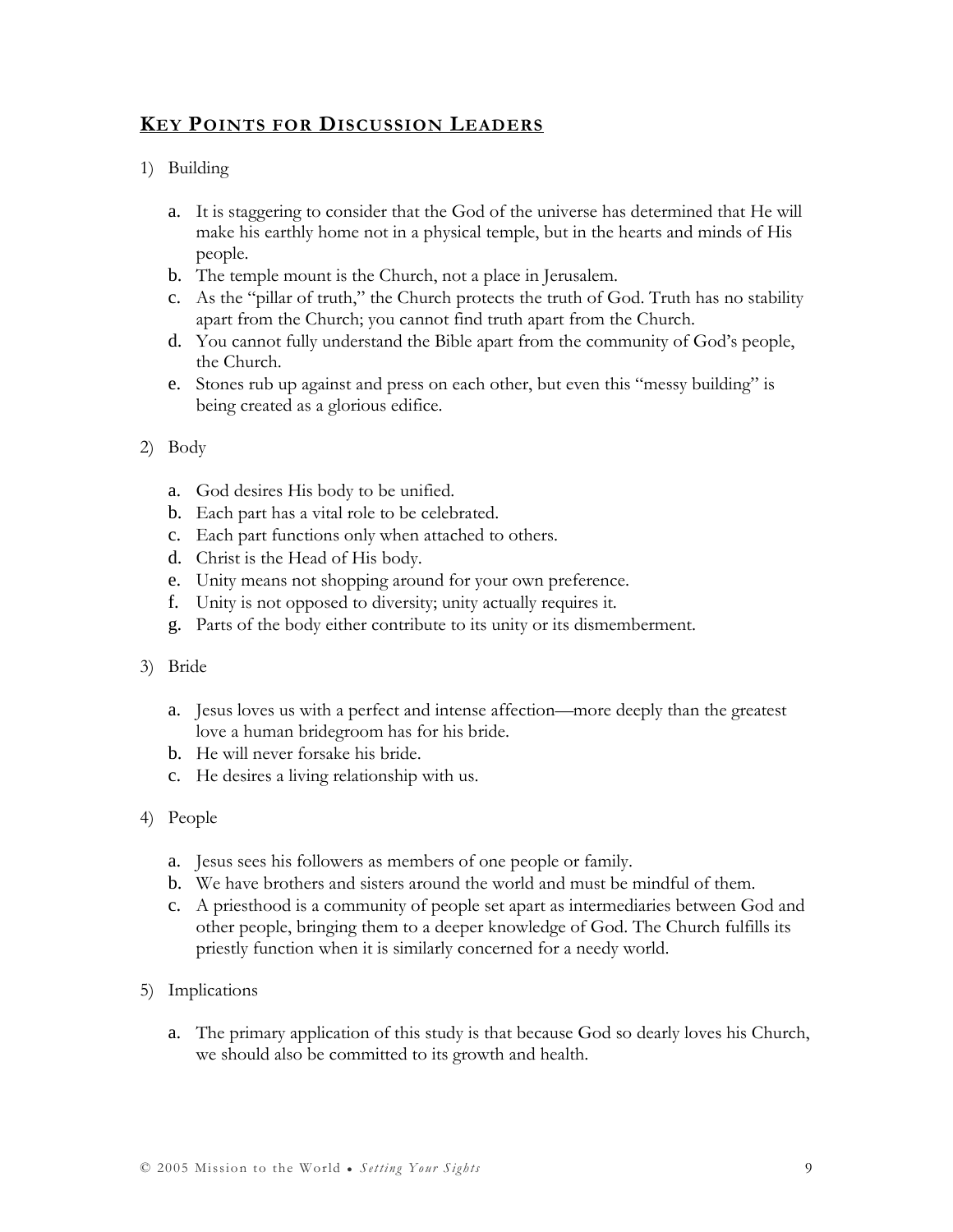# TOWARD A DEFINITION OF CHURCH-PLANTING **MOVEMENTS**

Theme: Multiplication

### DR. PAUL KOOISTRA

Much has been written and discussed in recent years about church-planting movements. There is also significant debate about just what it is. It has proven an elusive subject to describe with precision or finality.

What follows is not intended to be definitive, but rather is an attempt to move us toward a more complete and accurate understanding regarding the key characteristics of a churchplanting movement. I hope that it deepens our understanding and agreement, and as a result spurs us to further dialogue and action.

# A DEFINITION

A church-planting movement (CPM) is a God-glorifying, God-centered work of His grace whereby the Holy Spirit energizes indigenous leaders to plant a cluster of churches with a common vision and purpose to reproduce themselves often by means of evangelizing and discipling a specific region or people group.

Such movements balance orthodoxy, unity, and liberty and are built upon indigenous structures and institutions as well as local funding and, especially, native worship. The focus of these movements is the transformation of all of life by encouraging the fulfillment of a culture's highest good through the Lordship of Jesus Christ.

### **COMMENTARY**

Church-Planting Movement: Donald McGavran coined the concept of "people movements" to Christ in his landmark book *The Bridges of God* first published in the United Kingdom by World Dominion press, 1955. Basic to his argument was the opinion that Western Christianity, because of its dominant individualistic world and life view, is blinded to how most people come to Christ. Historically, the vast majority of converts have come in groups, tribes, villages, ethnic groups, as a single unit. Chuo Wee Hiar writes, the Western self-conscious states, "I think, therefore I am." For most of the rest of the world it is, "I participate, therefore I am."<sup>1</sup>

People Movements: Don McGavran argued that people movements have five considerable advantages. First, they create permanent churches in many places through the movement of God's Spirit. Second, they are naturally indigenous. Third, they are a spontaneous and natural expansion of the church. Fourth, they have enormous possibility for growth. The fifth advantage is that these movements provide a sound pattern of becoming a Christian. People and their environment change through the gospel from the inside out.

 $\overline{a}$ 1 Chuo Wee Hiar, "Evangelization of Whole Families," Perspectives on the World Christian Movement, Edited by Ralph D. Winter and Steven G. Hawthorne, 1999, p. 615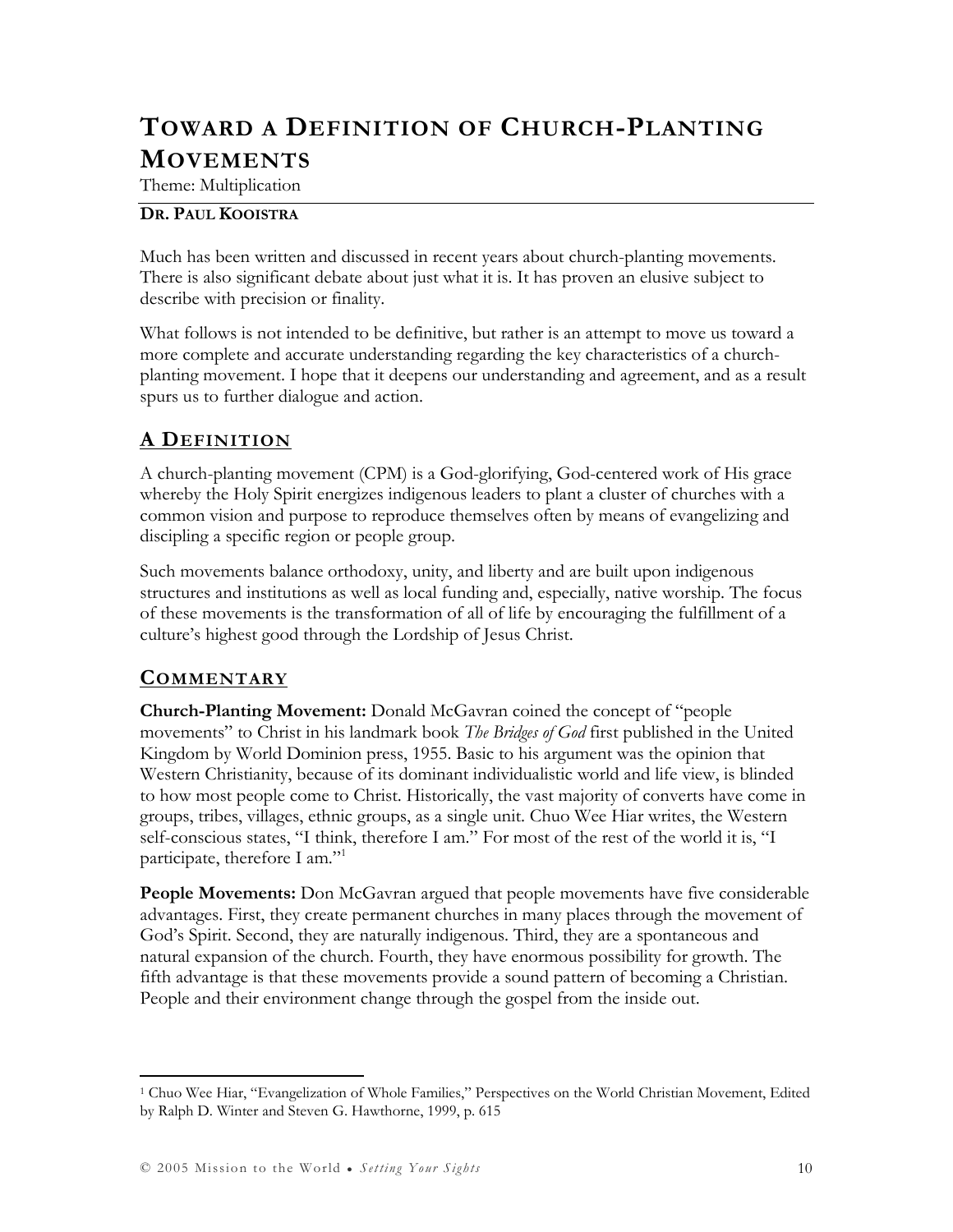God-glorifying/God-centered: A CPM cannot be built on the foundation of missiology, church-planting methodology, cultural anthropology, or any other important discipline. As David Garrison writes, "…a church-planting movement is not an end in itself. The end of all of our efforts is for God to be glorified."<sup>2</sup> I would further argue that any kingdom work that is not totally dependent on God with a single purpose of magnifying Christ will, in the end, be found hollow and with little enduring existence.

**Holy Spirit:** Gary Waldecker has written a very excellent book entitled Toward a Theology of Movements: Missiology from a Kingdom Perspective. This is a fine work which I believe could be widely useful. He develops a theology of movements around seven subordinate movements. The third, the outward movement, is a work of God's Spirit whereby we drink of Christ, and one small sip produces whole rivers which flow out of us to bless those around us. Gary states,

The task before us is not difficult—it is impossible. However, the Lord will do the impossible through us. As the Lord commanded the man with the withered hand to stretch it out, as He commanded the paralytic to stand and walk, and as He commanded Peter to walk to Him on the water, so we must attempt the impossible, trusting only in the supernatural power of Christ, refusing dependence on "safer" methods. This is the work that can only be accomplished in the power of the Holy Spirit.<sup>3</sup>

Indigenous: One of the most important, if not the most important element of a CPM, is that it is mainly indigenous. For a church to impact a culture, it must be of that culture. This seems from the beginning to be built into God's design for His body on earth—the Church. Modern students of New Testament manuscripts first thought that the Greek, which was much corrupted from Classical Greek, was the consequence of human errors caused by many years of copying error. Not until Egyptian papyrus manuscripts were studied, did scholars realize that New Testament Greek was simply the common marketplace language of the day. In other words, God's holy and inspired Word was written in the common "indigenous" Greek of the marketplace. A church movement must be no less indigenous.

First, in the development of leadership, God does not work outside of people, and He always raises up leaders within any people He is working. It is for this reason that a biblical pattern for ministerial training is best served when it is an integral part of real ministry. To take men out of a certain sub-culture and train them in an academic seminary so removes them from the people they came from that they often cannot reach these same people when they return. Secondly, the church must have indigenous direction. A culture is transformed by those who understand, love, and can critique that culture. Culture is so much a part of who we are and what we think that, like language, those who develop within its bounds will better understand its nuances. Finally, for a church to last, it must be indigenously supported. History is full of examples of unhelpful dependence. This does not mean that there is not a place for outside financial assistance. Chapters eight and nine of II Corinthians are all about the churches of Macedonia giving to help the church in Jerusalem. Outside

 $\overline{a}$ 

<sup>2</sup> byhisgrace.com/wortega/CPM.htm, William Ortega

<sup>3</sup> Gary Waldecker, Toward a Theology of Movements: Missiology from a Kingdom Perspective (summary version), p. 14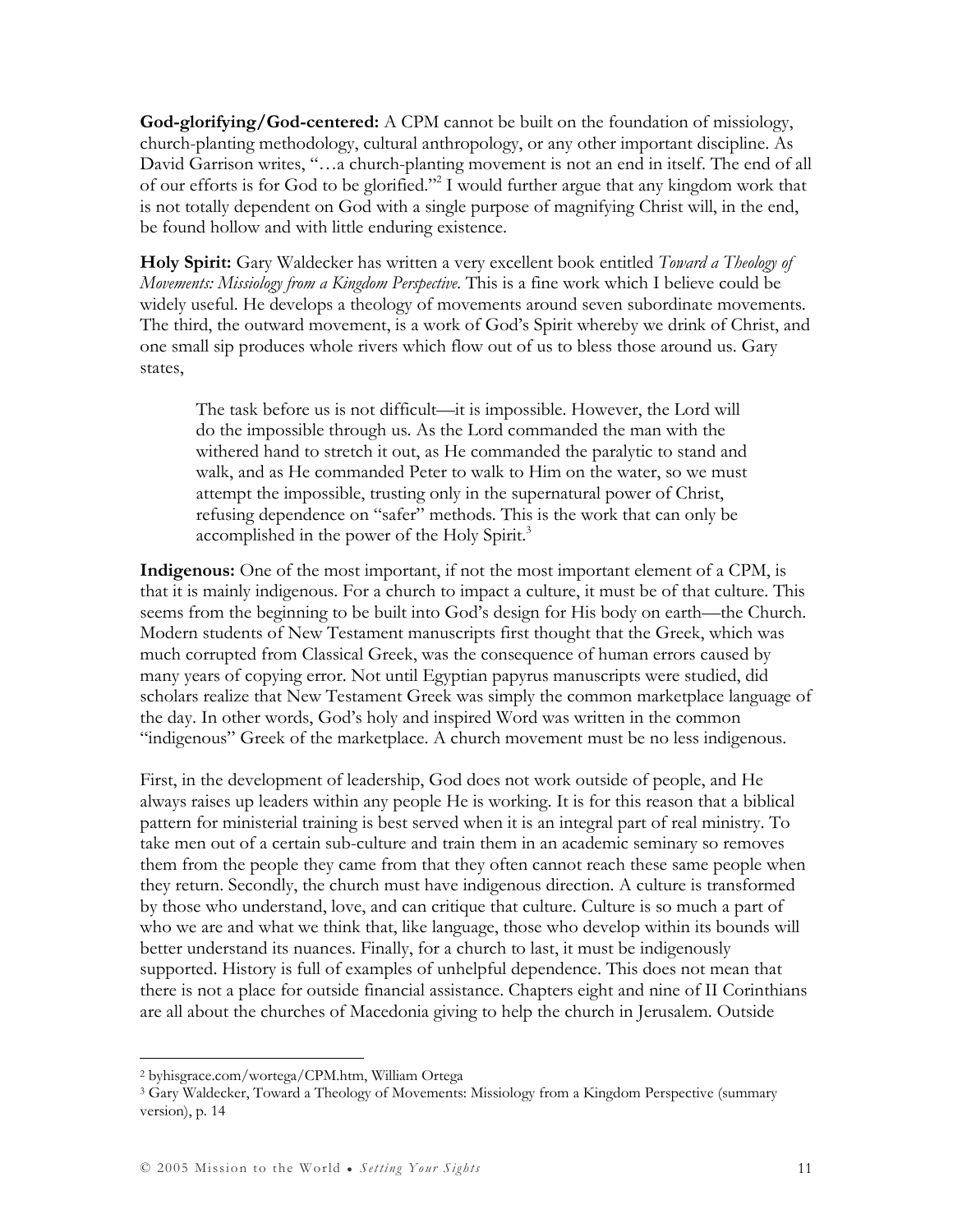giving must be strategic giving, and cannot replace or supercede indigenous giving. If it does, then when that funding no longer exists, the structures of the church will also cease.

A cluster of churches within a specific people or region with a common vision: Some have criticized any emphasis such as this as unbiblical. It is no doubt true that to be the body of Christ, an exclusionary goal for a church cannot be tolerated. If, on the other hand, the singleness of focus is for outreach to a people that need evangelization and discipling, then it makes a lot of sense. Things usually don't happen until someone gives his or her full attention to the matter. In the same manner, a people is usually not reached until someone says, "This is my passion. I will give my life to reach these people."

Reproducing: George Patterson, who has specialized in church multiplication, teaches that healthy churches are "born to reproduce."<sup>4</sup> Such churches emphasize obedience to Christ and the training of leaders who believe that ministry is always reaching out. The Spirit-led church focuses on those outside, not inside, the church. It is not an accident that the Great Commission reveals the last words of Christ to His Church. This is the purpose of the Church. To rivet the energy of the Church inward can only lead to spiritual constipation.

Balance: A church must be structured exclusively according to God's word. The church belongs to Him, and He alone has the authority to call it into existence and to shape it for the purpose of reflecting His holy character. When churches add either the best notions or desires of men to biblical orthodoxy, they soon reflect the earthly culture they are a part of and little of the heavenly ethos for which they were created. At the same time, orthodoxy must not kill biblical unity and love. Christ says that a new law or command will rule His kingdom: "Love one another as I have loved you" (John 13:34-35). Doctrine and unity cannot trump one another. They must serve one another, and a church with no love is no more a biblical church than is a church that ignores scriptural teaching to embrace the philosophies of men. Finally, a church must possess liberty. Church-planting movements have always had elements of surprise in them. As we have already stated, we cannot dictate to the Holy Spirit how He will proceed. Worship, fellowship, and structures must reflect Scripture, but in the eternal wisdom of the Holy Spirit they will also reflect the culture. God, whose nature cannot be fully measured, is also the God of variety.

Fulfillment of a culture: Here the choice of words reflects the debate over how culture and faith intersect and even overlap. This is never an easy question. In the Jerusalem Council Paul uses the argument, in opposition to the Judaizers, that not even Titus, who was with Paul, was compelled by the apostles to be circumcised (Galatians 2:3). Paul claims Titus has become a living example that the gospel and the culture were in conflict. Nevertheless, earlier in Paul's ministry, he had Timothy, his other son in Christ, circumcised in order to enhance the gospel within the culture (Acts 16:3). When does one take a prophetic posture, challenging the culture for the sake of the gospel, and when does one accommodate the culture for the sake of the gospel? Obviously, this is not always an easy decision, and one needs all the wisdom of God's Word and the guidance of His Holy Spirit. We must acknowledge that the question of culture is a very sensitive issue today within the world of missions. In the past I have used the phrase, "change culture," but this suggests a lack of appreciation for a culture in which the gospel is preached. Such an emphasis can also have

 $\overline{a}$ 

<sup>4</sup> George Patterson, "The Spontaneous Multiplication of Churches," Perspectives on the World Christian Movement, Edited by Ralph D. Winter and Steven Hawthorne, p. 604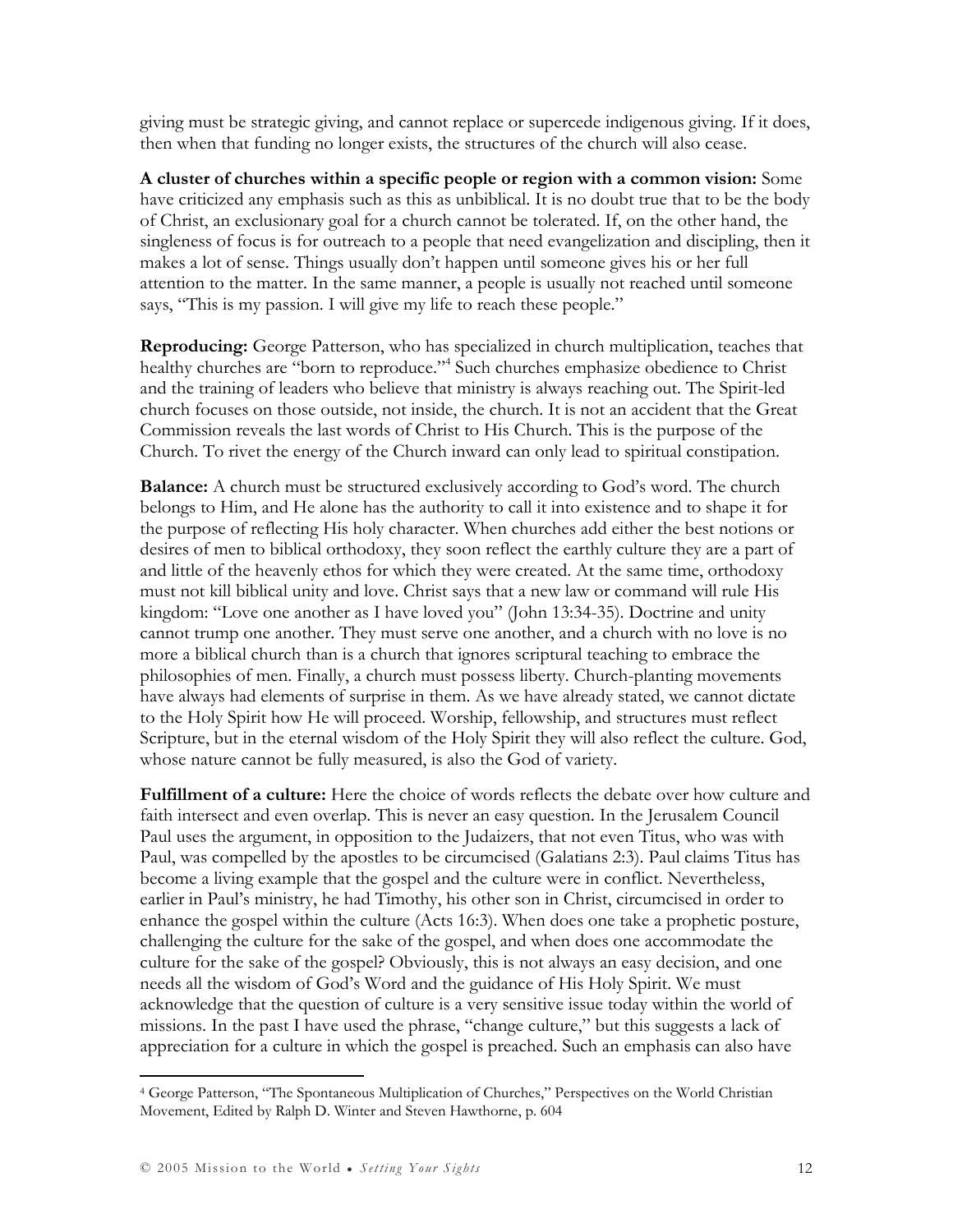the effect of making the gospel look foreign and hostile to the customs and history of an indigenous people. Phrases such as "penetrate" or "impact" have seemed to me to be more acceptable, but they also contain a somewhat "in your face" connotation as one considers the dynamics of faith and culture. The phrase "fulfillment of a culture" may help us to get closer to a biblical perspective on this issue. Obviously if the gospel is God's redeeming work within His fallen creation, then all of life, including culture, must be somehow altered by this mighty act of God. I am suggesting that when God calls His creation back to Himself, He intends not to destroy that creation, but to restore it to its original glory. Therefore, when the gospel affects a culture, that culture is moved toward all that it was intended to be. Life is elevated, liberty is heartened, government serves, integrity is valued; even the environment is more universally enjoyed and protected. Human cultures, all of them, were affected by the fall. The gospel reverses that decay.

Dr. Paul Kooistra served as president of Covenant Theological Seminary from 1983 – 1994, and since that time has served the PCA as Coordinator of Mission to the World.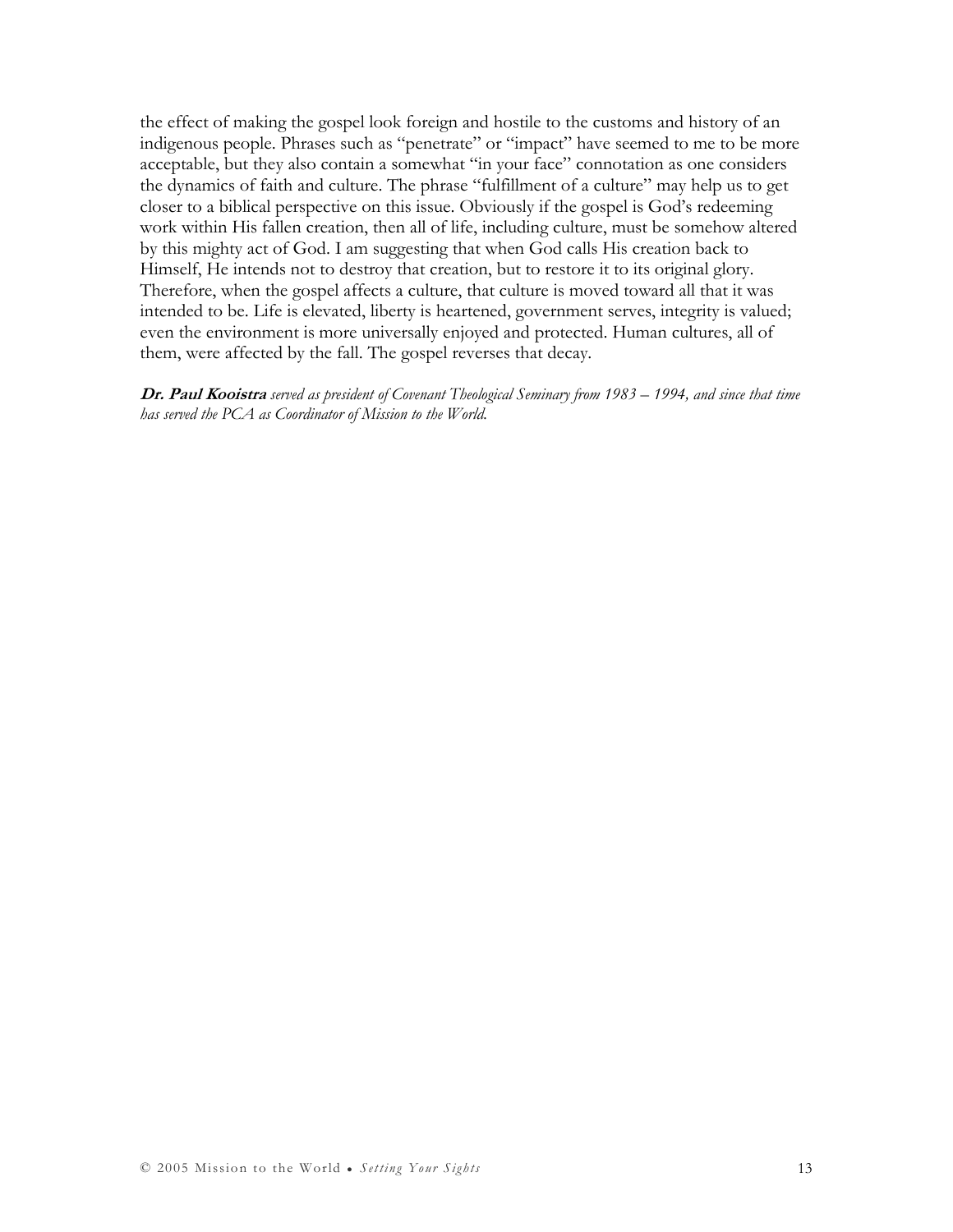# UNDER THE MANGO TREE: CHURCH PLANTING MOVEMENT IN THE PHILIPPINES

Theme: Church Planting

### REV. PAUL TAYLOR

"All important decisions are made under the mango tree." So goes the old Filipino saying. On a Sunday afternoon in May of 1993, three missionaries, six Filipino men, and one Filipino woman met under a mango tree to study the Bible. This tree was in Kuya Benji's yard, in the peaceful country village of Talang. Floating like an island in a sea of bright green rice fields, under the watchful eye of Mount Arayat, Talang embodies all that is typical of the Filipino country village—strong family relationships, peaceful rural setting, hard-working people and strong (albeit misled) religious convictions.

This Bible study under the mango tree was the first gathering in the initial church-planting work of MTW-Philippines. Kuya Rap sat next to me with his huge Catholic Bible opened in his lap, continually interrupting with good questions that helped all to think more deeply about the gospel message that was being told. Rap, Benji, and the others present invited friends for the next week. By the third week about 20 were gathered, and following the invitation that day, six made commitments to follow Christ. These were the first believers in what was to become Talang Bible Christian Church. That church became the first of many in what we trust will eventually become a strong Reformed and covenantal church planting movement. It all began under the mango tree.

In the nine years since those first meetings under Benji's mango tree, more than fifty church planting projects have begun. The vast majority of churches have survived and become part of the Presbyterian Church of the Philippines.

# A VISION IS BORN

On a Sunday in 1990, Sarah and I were quietly sitting in worship at Parkview PCA in Lilburn, Georgia, when the Lord spoke to each of us separately urging us to commit to foreign missions. At that time Sarah was enjoying life serving on the staff of Intown Community Church (PCA), and I was serving as Coordinator of Church Planting for Mission to North America. We were both very content in our work, and would have enjoyed staying there forever. After the service, however, we compared notes and concluded that indeed the Lord was calling to us pursue opportunities overseas. So we began discussions with MTW leadership about our future.

As we were meeting with John Kyle one day, he suggested that Manila, Philippines, might be a good spot for us. Soon we found ourselves in a plane that was landing in Manila for a twoweek exploratory trip that was to change the course of our entire future ministry. During those two weeks Filipino church leaders and mission leaders unanimously expressed that the greatest need was not more schools, not more evangelistic meetings, but more churches. Given our twenty-three years of experience in church planting, we felt confirmed in our decision to move to Manila.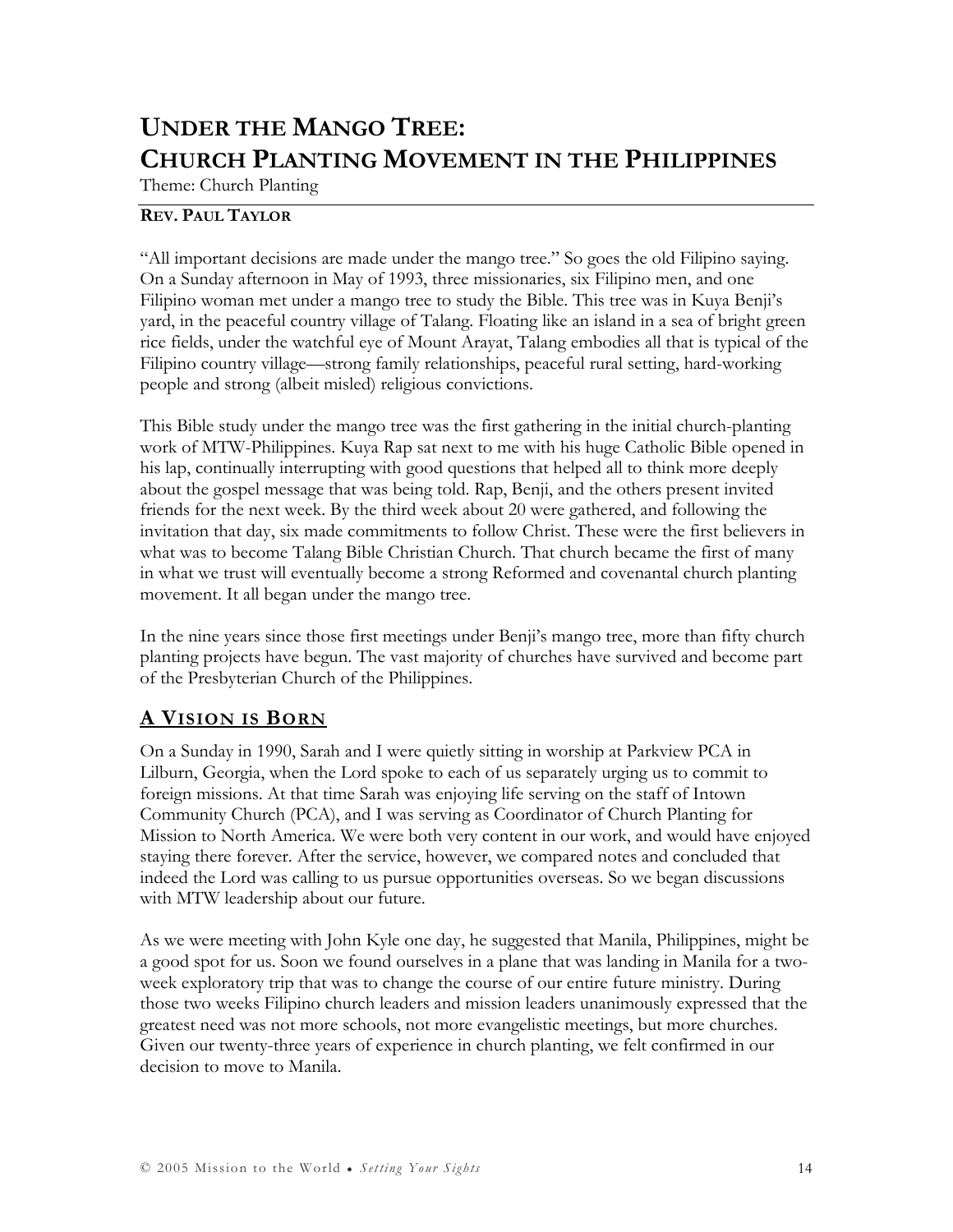June 1992 was the month we arrived. Immediately we started fifteen months of language and cultural acquisition. It was eleven months into that study that the mango tree Bible study was held, resulting in the first church. During language study we also committed to working with Pastor Bob Enoya to develop churches around Taal Lake, two hours south of Manila. And Pastor Dado Fonacier asked us to be his consultant in a new church-planting work on the campus of the University of the Philippines in Los Banos.

But all of these works—Talang, Taal, and Los Banos—were in rural or small-town settings, and we knew that our main focus should be on Manila's 12 million people—now estimated at 13.6 million. So in January of 1994, we moved into the city, knowing it was God's plan, but not knowing the strategy.

# A VISION FOR THE CITY

Pastor Dado asked me to preach at Los Banos on Sunday, February 6, 1994. Arriving there the night before, I stayed with a member family overnight. In the morning while having devotions and preparing to speak, the strategy for the future suddenly became clear. It was almost as if the Lord had spoken out loud:

- Thrust to the City—starting 25 churches in Metro Manila, with each starting a daughter church within four years from its first public worship service.
- Thrust to the Province—starting 25 churches in the provincial areas, with each starting a daughter church within four years from its first public worship service.
- Thrust to the World—sending out 20 Filipino missionaries to cross-cultural or overseas places of service before the work became 10 years old.

As I shared this with the team at the next team meeting, this strategy was adopted.

During our language study time we had spent much time networking with Filipino church leaders and mission leaders. And since some Korean missionaries were forming the Presbyterian Church of the Philippines, we built bridges to and developed relationships with the leaders of this young denomination. In addition we had asked four key Filipino leaders to be an advisory board for us. As we made our strategy known, those leaders we had befriended referred some potential Filipino church-planting pastors to us.

To guide our recruiting, we developed several key commitments:

- We would start Reformed and covenantal churches, and thus needed pastors with those commitments.
- Every new church would be started with a Filipino senior pastor from day one.
- The target audience was the professional and business community of Manila.
- We would seek the best church-planting pastors possible.
- In order us to recruit the best pastors, for them to be free of care and able to focus on their work, they would be well-supported.
- Our financial support would be short-term, reducing each year, and for three years only.
- We would develop careful and intensive training and supervision.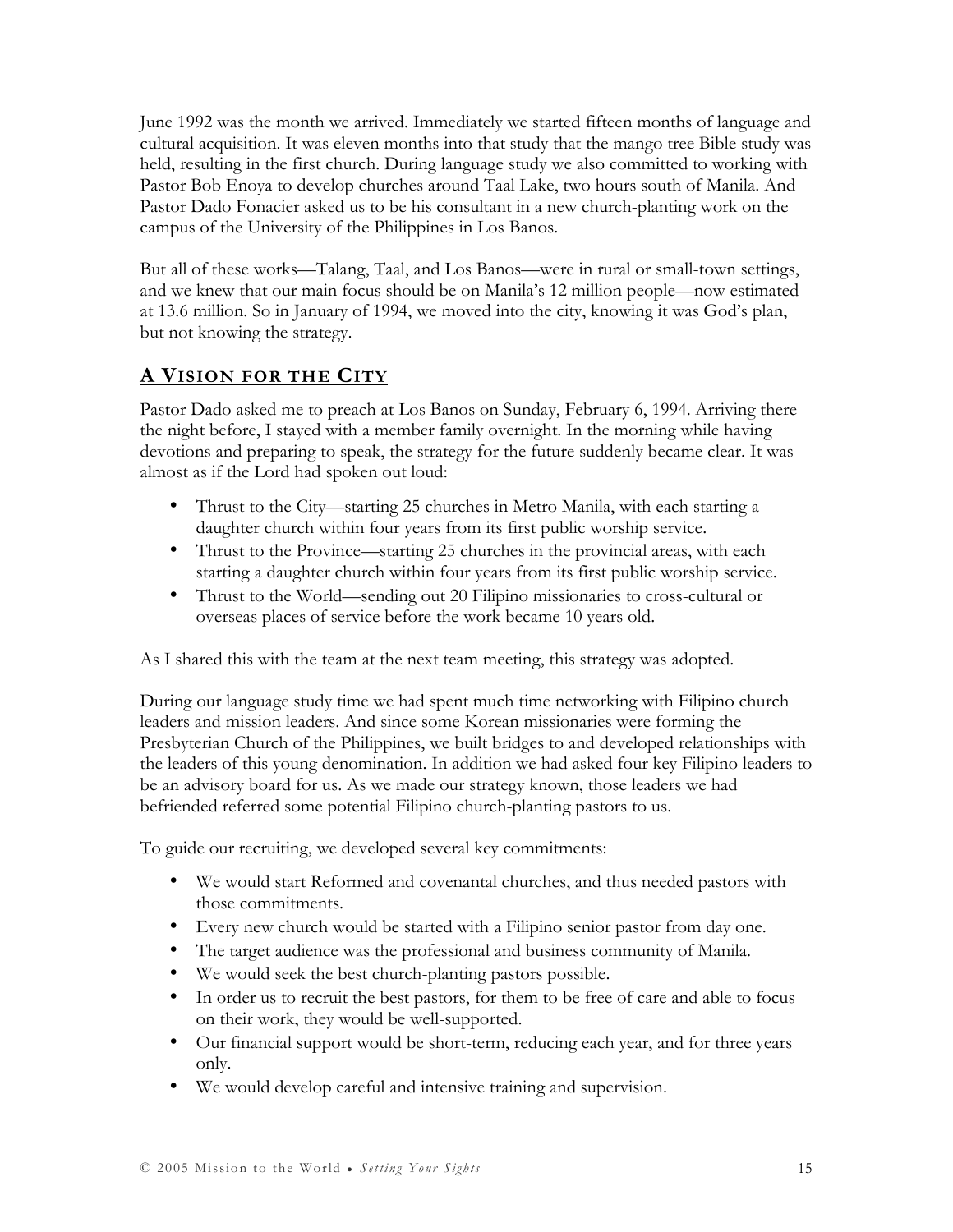• Each church planter would pass some level of presbytery exams before becoming an MTW church planter.

Those early days were heady and exciting ones. February 22, 1994 was the first of the monthly pastors' fellowship meetings that have continued until this day. These monthly meetings have become the heart of the work—times of fellowship, prayer, instruction, building "esprit de corps," and planning.

### **A COMMITMENT TO EVANGELISM**

The first two urban church-planting pastors were placed and began their work in April. We had learned through networking that developing Evangelistic Bible Studies (EBS) was the most effective means of finding people to start a new church. The church planter would find people for the studies through referral or his own door-to-door work.

Pastor Edwin Roxas was the first of the urban church planters. Edwin made a commitment to himself and the Lord that he would spend three hours each day out on the streets "finding people." After the first day he called me and said, "This is such hard work!" To encourage him, I spent the next few days doing it with him. As he discovered that he was more effective than I was, his commitment strengthened. Within two weeks he was leading twelve Evangelistic Bible Studies each week. This became typical of the future church planters as well.

Our plan was for each EBS to run about ten to twelve weeks, after which the converts participated in what we called a "Foundational Bible Study." The initial EBS was discontinued and the process would begin again with more door-to-door work and referrals, resulting in new Evangelistic Bible Studies. The Foundational Bible Study was given that name because it was the foundation for the new church which would begin to hold worship in due time.

In time, we discovered that most who made genuine professions of faith (people whose lives were obviously changed) never found their way into our churches. That told us that if we wanted one hundred members in a new church, approximately 400 to 500 would have to come to Christ before those one hundred would find our church. Consistent, persistent, ongoing, never-ending evangelism become the byword of the church-planting work.

Constant encouragement and close supervision were crucial to the effectiveness of the work. We found with experience that each missionary supervisor could only adequately oversee four or five works. In our weekly time with each church-planting pastor we would spend three or four hours doing what was most needed in that project—making new contacts, meeting with and developing leaders in the church, consultation with the pastor, etc.

Typically it would take 12 months of this sort of work for each new congregation to be ready for its first public worship service. These first public services became great landmarks for each church.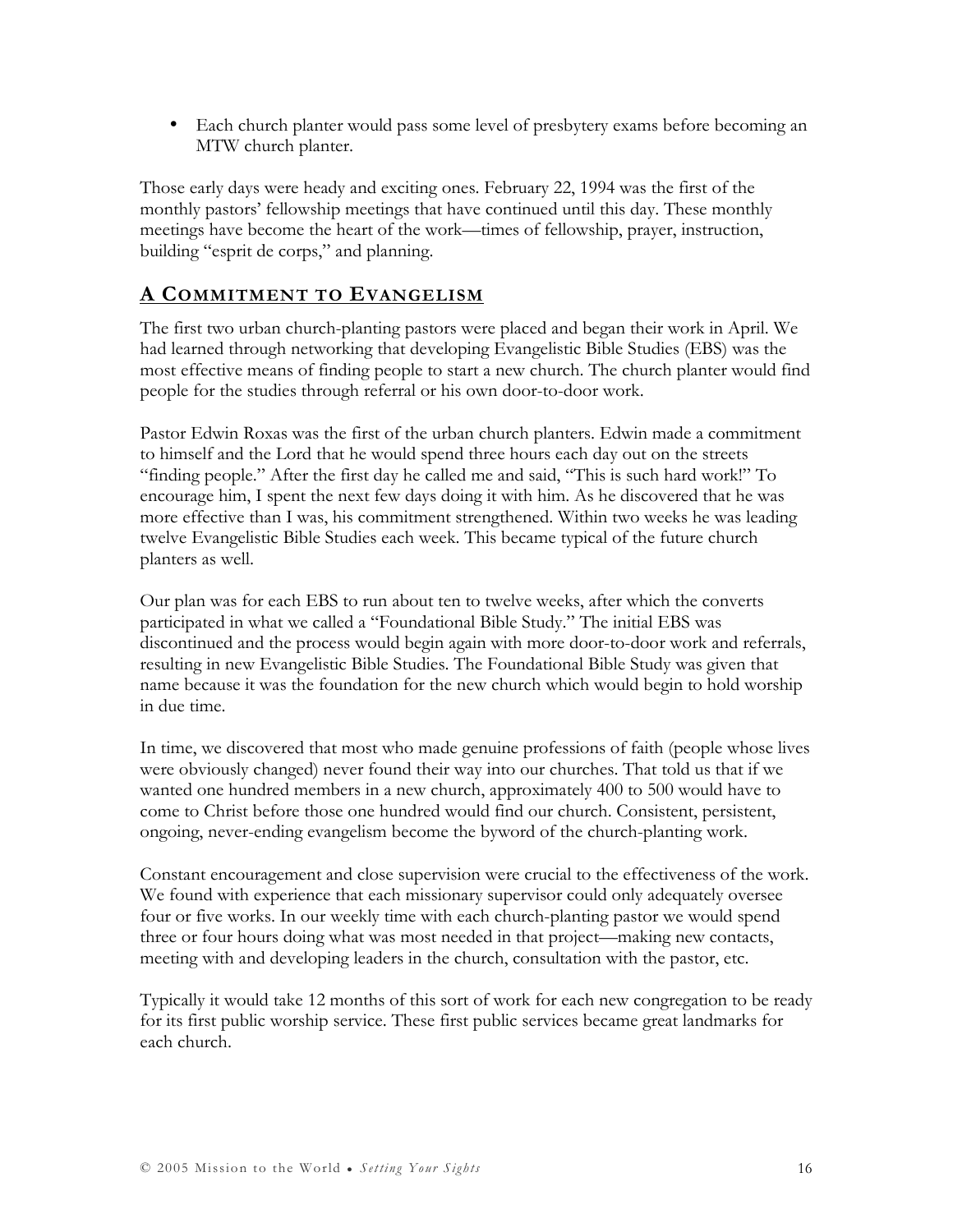## A HALLMARK OF TRAINING

In addition to extensive evangelism, intensive training soon became a hallmark of the work. Some was formal training. Pastors who came to us from outside the Presbyterian Church of the Philippines were required to take 24 units of study at Presbyterian Theological Seminary. And the few who hadn't yet completed at least a Bachelor of Theology degree were required to do so.

Some training was informal training. This took the form of church-planting seminars at the beginning and after each six months of a pastor's service. Informal training also took place through instruction at the monthly pastors' fellowship and occasional special seminars. And lots of one-on-one training occurred in interviews with potential church planters and in weekly consultative meetings.

Three ministries have been emphasized since they are crucial to the Filipino situation:

- Mercy: About 50% of Filipinos live in poverty and have great medical, nutritional, and other basic needs. We have come to realize that in a country where poverty abounds, mercy ministry must also abound in the church. A church that is not involved in mercy ministry is marginalized, viewed as a church concerned only for itself—a church without a heart. So our churches have been encouraged to develop nutritional ministries, ministry to street children and medical ministries, all accompanied, of course, with biblical instruction and evangelism. All of these mercy activities are expanding into effective programs with many churches involved in each.
- Missions: Filipinos are very adaptable people, easily learn languages, can live frugally, and understand Asian, Latin, and Western culture. They make great missionaries. This sending aspect will be a great part of the future of the work.
- **Multiplication**: Bob Logan, the church growth guru, tells us that if a church hasn't planted its first daughter church within three years, it probably never will. We have amended that standard a bit, encouraging the new churches to start a daughter church within four years of its first public worship service. Of the first 50 churches, 36 were mother churches, 11 were daughter churches and three were granddaughter churches.

# A LOOK AHEAD

After the initial four years of work, more and more Filipinos were placed in leadership. Five church-planting pastors were given the role of supervisor, so that these men are now doing most of the supervision. Many have become moderators, chairmen, and members of General Assembly and presbytery committees.

What will the future hold? Will this work really become a Reformed and covenantal churchplanting movement, fully led and moved along by Filipino leadership? Will a great number of new Filipino Christians be mobilized for world missions? Will the Presbyterian Church in the Philippines become a dynamic church, molding the thinking of Filipino society? But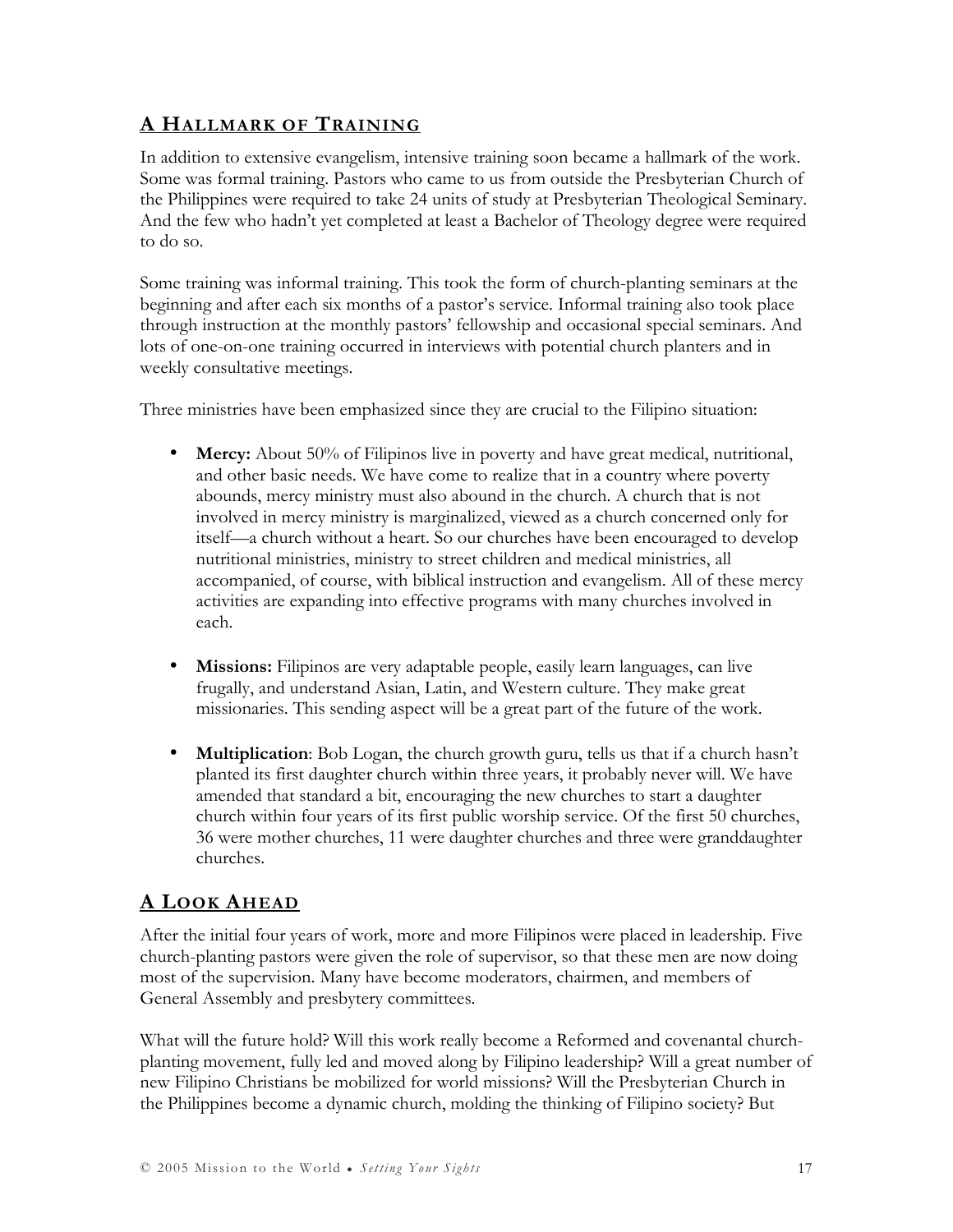above all, will the Lord's name be honored and glorified in the minds and hearts of more and more Filipino people? This is our prayer—that the Church may grow out from under the mango tree, and on to the ends of the earth for the honor and glory of our King.

Rev. Paul Taylor is MTW's International Director for Asia. He was formerly Church Planting Director for Mission to North America, and he and his wife, Sarah, are missionaries to the Philippines.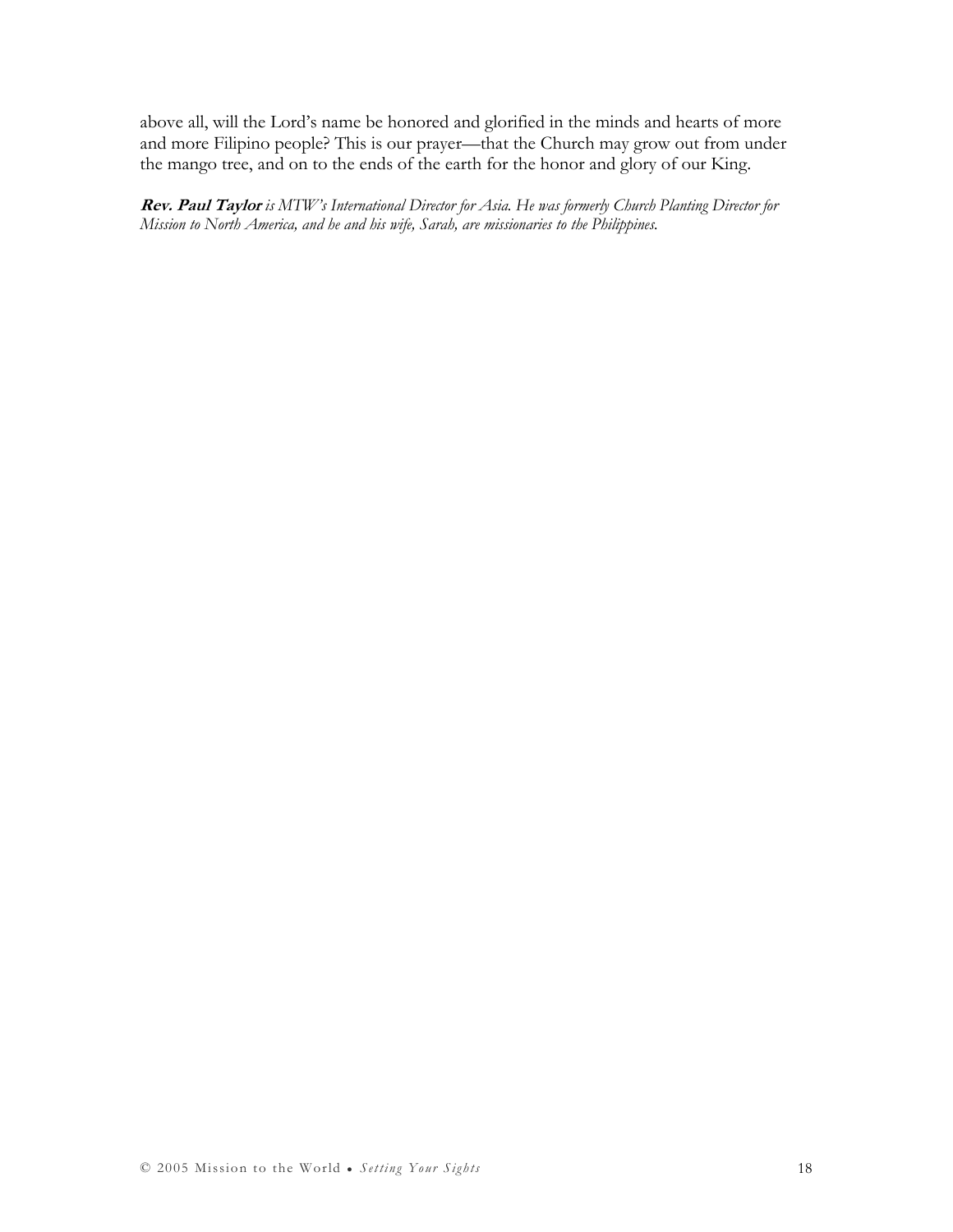# GOD'S LOVE OF CULTURES

Theme: Contextualization

Lesslie Newbigin, a missionary to India for 40 years, struggled to describe Jesus accurately to a culture that did not know him. What word does one use for the eternal Son of God who for our sakes became fully human? If he uses *swamy*, he may inadvertently suggest that Jesus is just one more lord among the other 330 million gods in Hindu religion. If he chooses *avatar*, he will refer to God descending in the form of a creature, but in a cyclical worldview that has no climax to creation. If he simply tells the story of Jesus' life, he may unintentionally suggest that Jesus is merely part of the illusory world we live in, one that is devoid of meaning and purpose. The missionary would proceed through the list of possibilities, only to find that all of them proved problematic.

The challenge of contextualization, then, is determining how to communicate the gospel in biblically valid and culturally indigenous forms, so that it is both faithful to the Scriptures and understandable to the audience. Usually the topic of contextualization is framed in this way, with the discussion focused on finding practical and proper expressions of biblical truth. After all, it is the task of the missionary to seek means and methods that will result in the broader acceptance of the gospel. But the answer to 'why contextualize' ultimately is not simply a pragmatic one.

### GOD'S HANDIWORK IN CULTURE

Instead, the motivation for encouraging cultural diversity of religious forms is a theological one: God is a God of creativity and diversity. Just as he takes pleasure in the variety of flowers he has made, so does he positively delight in the assortment of cultures he has created. God celebrates biblically valid, ethnic expressions of worship and ministry. Following are a few of the many verses where the variety of people groups are called to praise the one true God:

Praise the Lord, all you nations; extol him, all you peoples. (Psalm 117:1)

All the ends of the earth will remember and turn to the Lord, and all the families of the nations will bow down before him. (Psalm 22:7)

In that day you will say, "Give thanks to the Lord, call on His name; make known among the *nations* what he has done, and proclaim that His name is exalted." (Isaiah 12:4)

After this I looked and there before me was a great multitude that no one could count, from every nation, tribe, people, and language, standing before the throne and in front of the Lamb. They were wearing white robes and were holding palm branches in their hands. And they cried out in a loud voice: "Salvation belongs to our God, who sits on the throne, and to the Lamb." (Revelation 7:9-10)

Who will not fear you, O Lord, and bring glory to your name? For you alone are holy. All nations will come and worship before you, for your righteous acts have been revealed. (Revelation 15:4)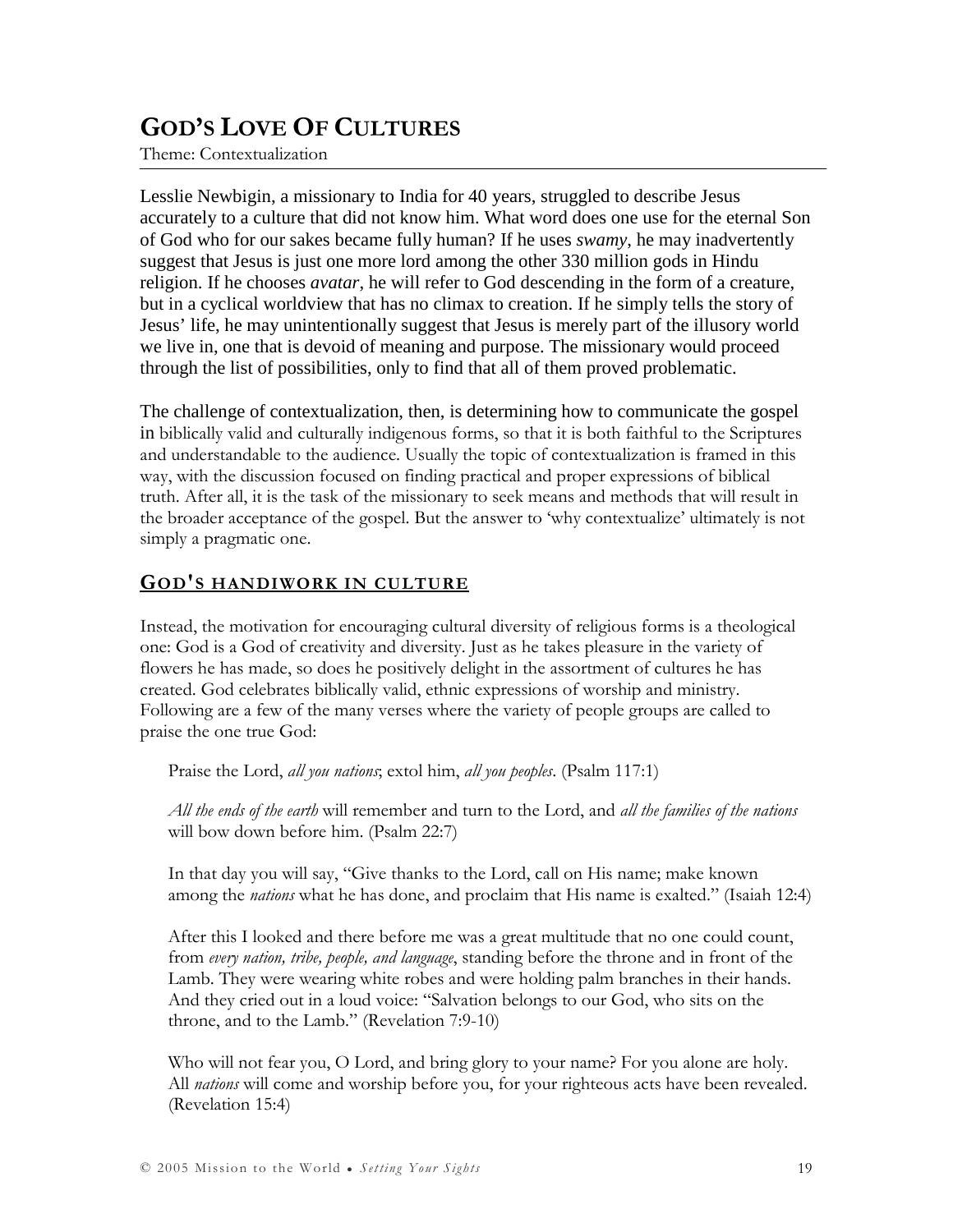### CONTEXTUALIZATION IN MINISTRY

The missionary's role, then, is to encourage nationals to express God's work in them in ways that reflect their heart language and culture. Traveling this road is a difficult task, one that requires humility, patience, and great wisdom. Biblically contextualized ministry will be expressed in culturally understandable forms while remaining faithful to the timeless truths of the gospel. The challenge, though, is avoiding the perilous ditches on either side of this road: irrelevancy and syncretism.

For example, ministry that takes no consideration of the local culture will remain an outside and irrelevant force. Religious material, including worship elements, may be in forms completely unfamiliar to the ethnic context. This can easily happen, for example, when a Western church wants to translate material that has been well-received in the home church. However, many phrases or illustrations make little sense to a person from another culture. More subtly, the author's thought patterns may be hard to follow. In such cases, the material reinforces the idea that Christianity is a foreign religion, and God is foreign as well. The influence of Western churches tends to err towards this ditch.

On the other side of the road, a ministry may be so frustrated after years of fruitless service that it looks for radical new ways to identify the gospel in the local culture. The danger here is that universal Christian truths and distinctions may get watered down. For example, the deity of Christ may be de-emphasized in an Islamic culture, as Muslims find the Sonship of Jesus a major stumbling block. Or the exclusiveness of Christ may be minimized in a Hindu context. Either way, the ministry begins to take on syncretistic forms.

Supporting churches should be aware of these issues and gauge their involvement between these extremes. The emphasis, though, should be on identifying forms of worship and ministry that flow out of the heart language of the local culture, thereby celebrating the richness of the Creator of all mankind. All such efforts to contextualize ministry must begin with a deepening understanding of the culture, and church partners would do well to become students of the culture they seek to serve.

### **NATIONAL CHURCH PLANTERS**

Westerners are in a poor position to determine the best cultural expressions of ministry. Our efforts, then, must be to encourage the contextualization of ministry according to indigenous, ethnic expressions, through serving and facilitating national believers. In that, we also affirm the universal truths of Scripture, which has authority over all cultures and peoples and must never be compromised. Some of the compelling reasons to focus efforts on identifying and equipping national church planters include the following:

- Nationals understand cultural issues better than expatriates.
- Nationals already know the language and customs of the culture.
- Indigenous leaders are more accepted than outsiders.
- Only nationals can fulfill the nearly limitless need for more pastors.
- Indigenous leaders need less financial support.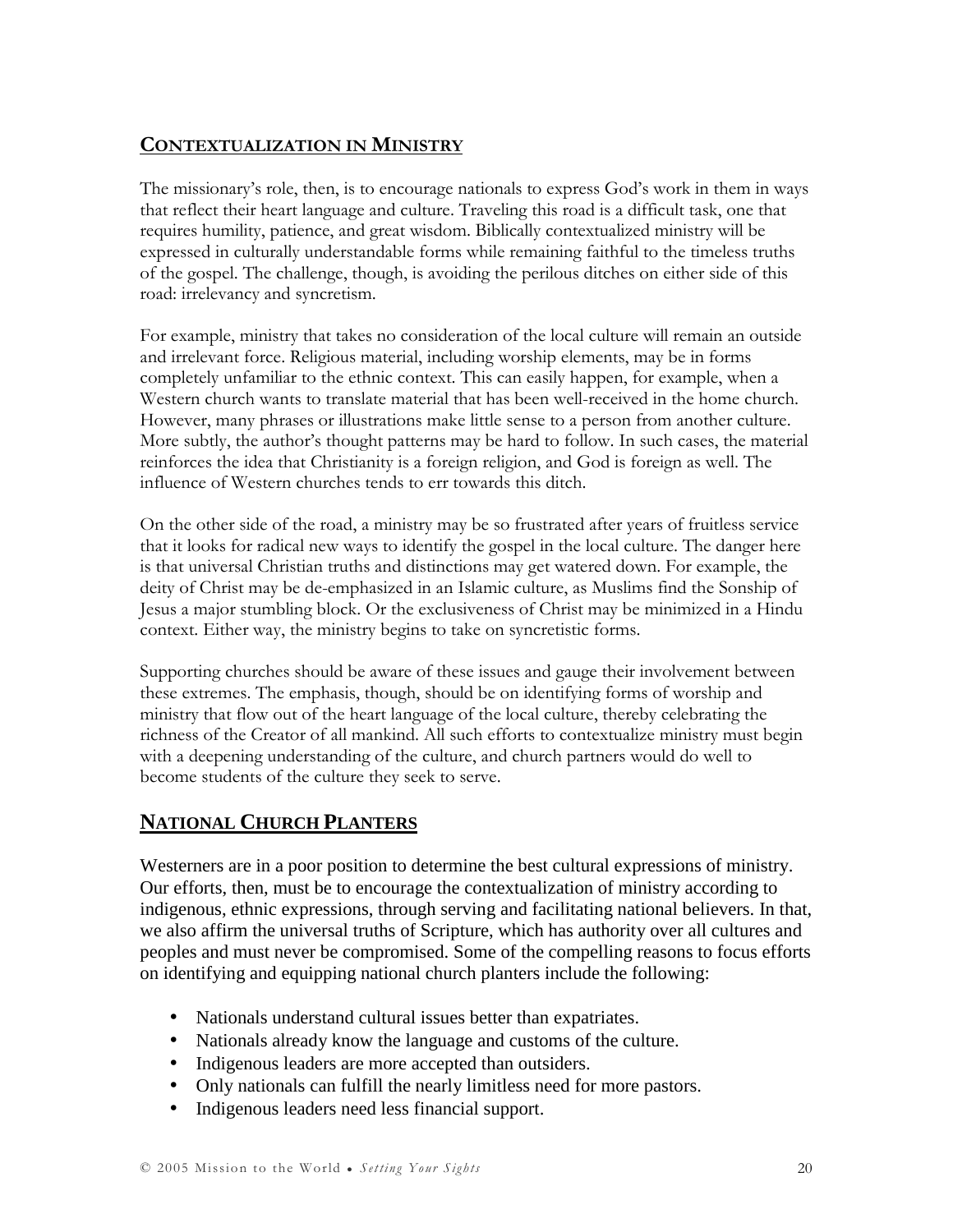# THE CHANGING ROLE OF THE MISSIONARY

Theme: Facilitation

"Should we still send missionaries?"

That's a fairly common question today. The background of that question may be a pragmatic concern that sending missionaries costs more than supporting nationals. Or it may be a missiological concern over Western paternalism. Regardless, this is a legitimate question for churches and agencies to be asking. But a first and better question may be, "What is the most significant thing we can to further national church planting in other cultures?"

### ROLES OF THE MISSIONARY

### Traditional Role

If the greatest good of missions is the development of an indigenous, multiplying church led by nationals, then it follows that all involvement must be evaluated by how well it contributes to that end. That involvement especially includes the role of the missionary in his relationship to nationals. Until fairly recently, most missionaries involved in church planting have adopted a *traditional* role. This strategy put the missionary in the role of church planter, who would develop a core group through evangelism and discipleship and then serve as the senior pastor of the church for several years. This approach is exemplified by one talented missionary who is pastoring a cross-cultural church. When asked about his own development of church planters, he said, "God has called me to preach. If I can't do that here, I will do it in the U.S."

Theoretically, the traditional missionary is developing leaders and will turn over the reins at "the appropriate time." While this will eventually occur either through planned transition or reluctant retirement, the church has been given a model of *replacing*, but not *reproducing*, leaders. Very few of the churches planted in this fashion will ever multiply themselves. Further, the missionary inevitably shapes the church in patterns and values drawn from his own culture, despite attempts at contextualization. A church that began with the strong leadership of the "foreign" missionary will have a difficult time replacing him and creating an independent identity.

### Facilitative Role

Recent decades have seen the emphasis on a different role for the missionary. This could be termed the *facilitative* role. In this approach, the entire outlook is on supporting and serving national leaders in their development of a multiplying church. Certainly, the religious landscape of the culture will dictate different priorities, but in all such cases, the facilitative role is to be favored.

For example, in *pioneering* work where a national church has yet to be established, the missionary must necessarily be directly involved in evangelism and discipleship. His goal at this stage will be to identify and develop emerging leaders. Leading Bible studies and classes would be appropriate, but starting a worship service and preaching should be discouraged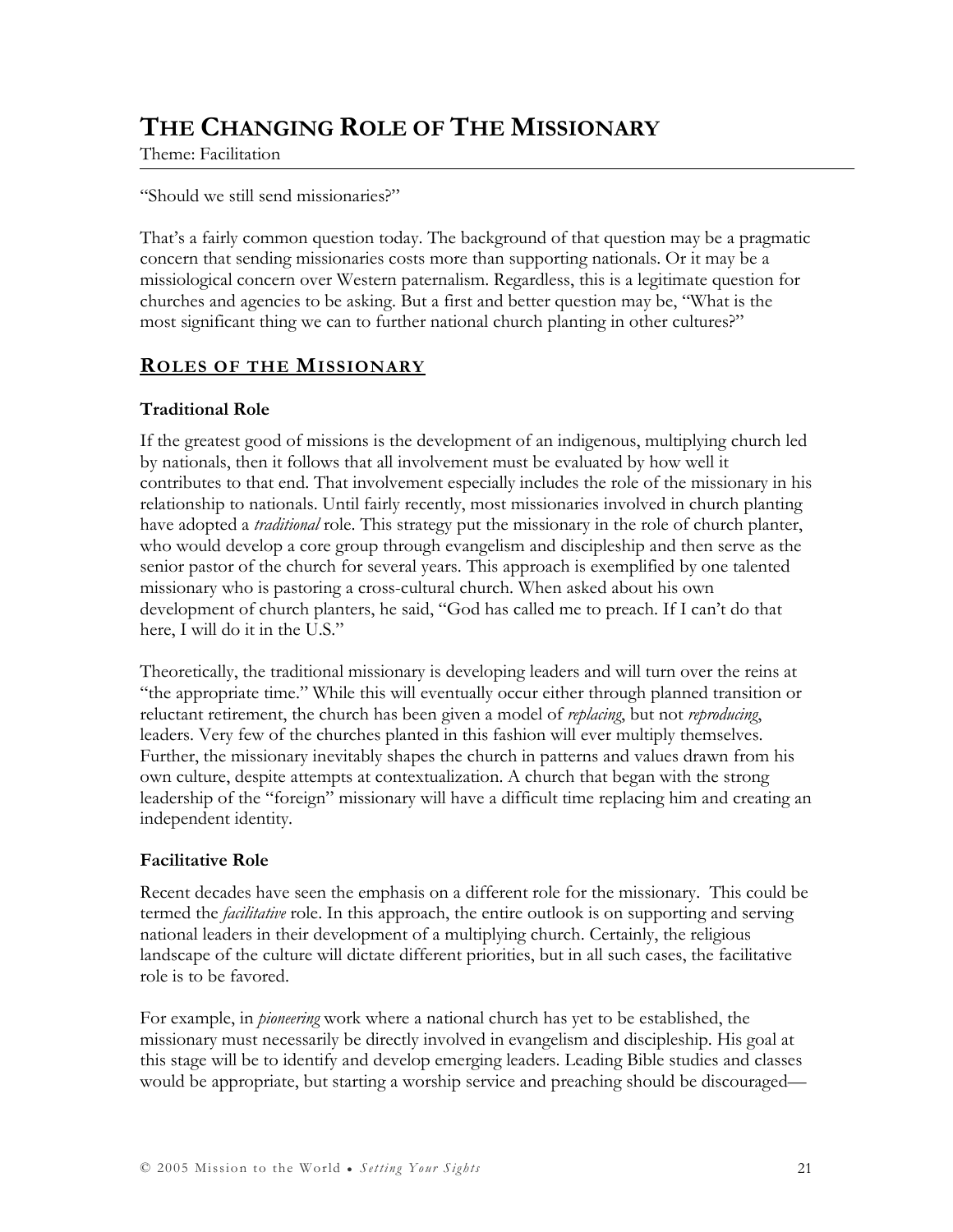until national leaders can assume a public role.

In *developing* fields, the missionary's focus should be on training, mentoring, and networking. Local churches will have begun, but the facilitative missionary's role will be to advise and counsel, not to dictate. The goal here is to encourage the nationals to think biblically and independently. The focus should be on presenting principles rather than techniques. However, in the name of avoiding paternalism, it is essential not to run to opposite extreme of offering too little advice. The new church should not be isolated from 2,000 years of theological and missiological formation. Instead, it should be taught to draw from the broader, historical Church to which it is connected. Practically, this will mean the missionary should present options, as well as encourage the church to develop fresh cultural expressions of worship and ministry.

Finally, in *maturing* fields, the missionary can act as a peer to help the national church explore new fields. From the outset, the new church must be encouraged to develop a missions vision. Further, it can be a vision that is pursued together. In today's world of rapid communication and transportation, new models for cooperative cross-cultural missions work are emerging, and will play an increasingly important role in the years to come.

The facilitative role of the missionary can be summed up in a famous adage, with a twist:

### Give a man a fish, and he is fed for a day. Teach a man to fish, and he is fed for a lifetime. Teach a man to teach others to fish, and you have started a fishing movement.

The Church of Jesus Christ around the world is growing fastest where it is least resourced. If these new churches are to become biblical faithful, healthy, and reproducing ministries, we must help supply what they are asking for: resources. Some of this help may be in financial form, but their greatest need is in theological and ministry training, in the context of supportive relationships and collaboration. In this way, missionaries who understand the local context and need provide a vital and continuing role as they help to build up the body of Christ.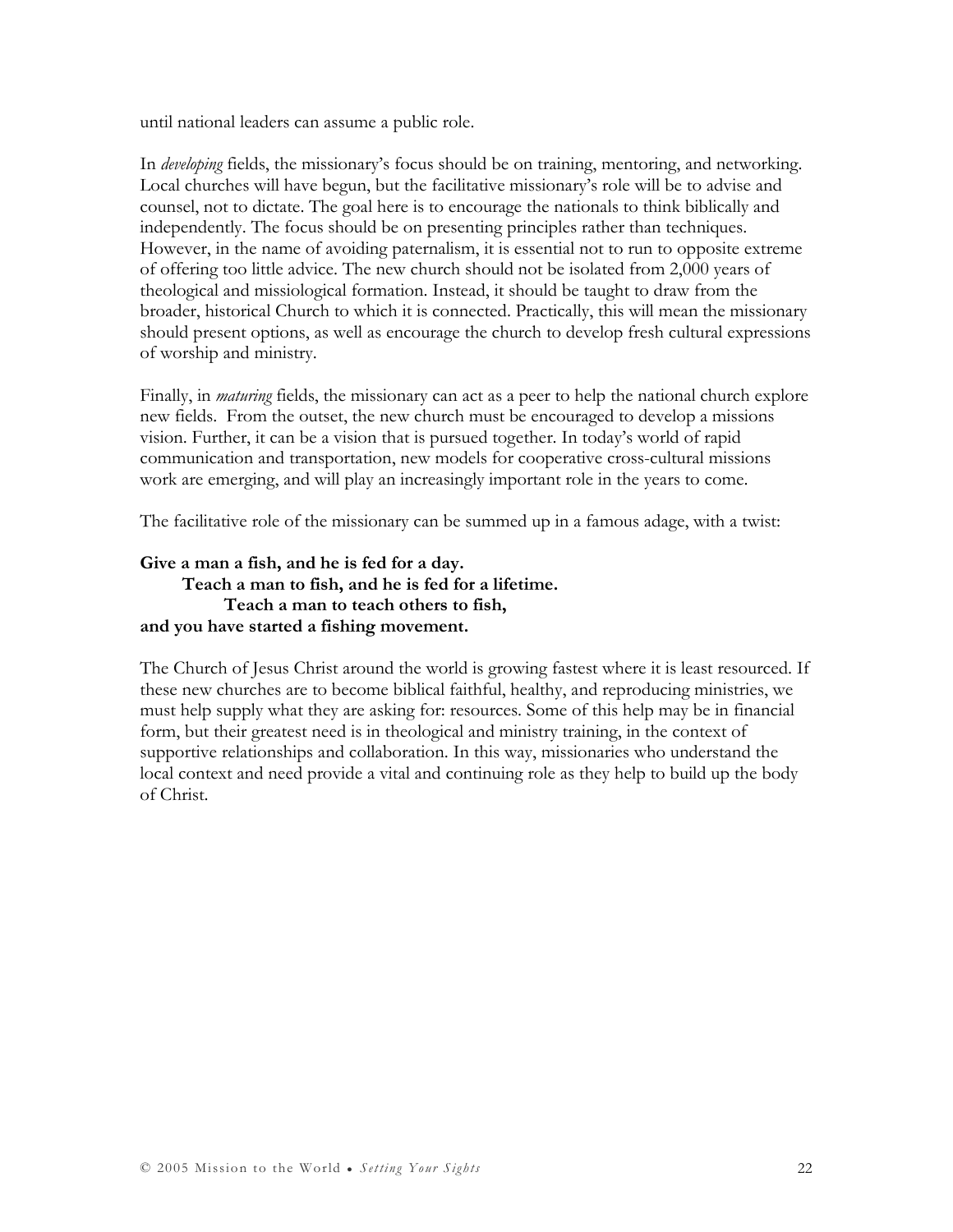# LATERAL LEADERSHIP: THE CASE FOR FACILITATION AS AN EMERGING CHURCH-PLANTING MODEL IN MISSIONS

Theme: Facilitation

### BILL RIBOCHAUK

When I think of church-planting facilitation, several pictures come to mind. They are mental pictures of three potential church-planting movement leaders who have blessed me with their friendship. One is Western European; the other two are Middle Eastern. They are men whom I want to facilitate. And I'm not sure I know how.

While there are many facets of church-planting movement leadership, there is one overall criterion that is, without a doubt, critical to movement leadership: vision. Roger Foster, in a book on managing conflict, tells of a story in Italian folklore about three stonecutters.<sup>1</sup> When asked what they were doing, the first replied, "Cutting these stones to the exact size necessary." The second replied, "Earning my wages." The third replied, "Building a cathedral."

If by facilitation we mean empowerment, then I would suggest that stonecutters number one and number two are not ready for facilitation. Thomas Graham, in a paper on empowering leadership,<sup>2</sup> proposes that models of leadership need to be matched to the competency and commitment level of those being led. He suggests that people lacking competency and commitment should be led using direct supervisory models. Only those with high competency and commitment levels should be led with empowering models of supervision.

The whole idea of supervision, however, seems antithetical to facilitation. Or is it? Might we more appropriately ask, "Can we lead when we are not in charge?" A critical aspect of directing others is job knowledge. Knowing what people are supposed to do, make, produce, etc., and the methods required are crucial to management. That kind of management is essential in direct supervisory models.

However, because of the dynamics of social interaction in cross-cultural situations, it is hard to adapt patterns of thought and behavior (even simple tourist-like thought and behavior) to new cultures. The necessary translation is more than just learning a new vocabulary. Even direct supervisory management becomes difficult in these situations.<sup>3</sup> For example, while studying at the Goethe Institute in Atlanta we had a teacher who worked in marketing for Mercedes-Benz, USA. He said that German managers would get extremely frustrated when they incorrectly used the English false cognate "may" for the German world "mag." What they wanted to imply was compulsory action rather than voluntary action; instead American

 $\overline{a}$ <sup>1</sup> Roger Foster, <u>Beyond Machiavelli: Tools For Coping With Conflict</u>, Penguin Books, New York, N.Y., 1994, p. 67

<sup>2</sup> Thomas Graham, "Empowering Leadership," Center for Organizational & Ministry Development, 1995

<sup>3</sup>Roger Fisher & Alan Sharp, Getting It Done: How to Lead When You're Not in Charge, Harper Collins, New York, N.Y., 1995, p. 16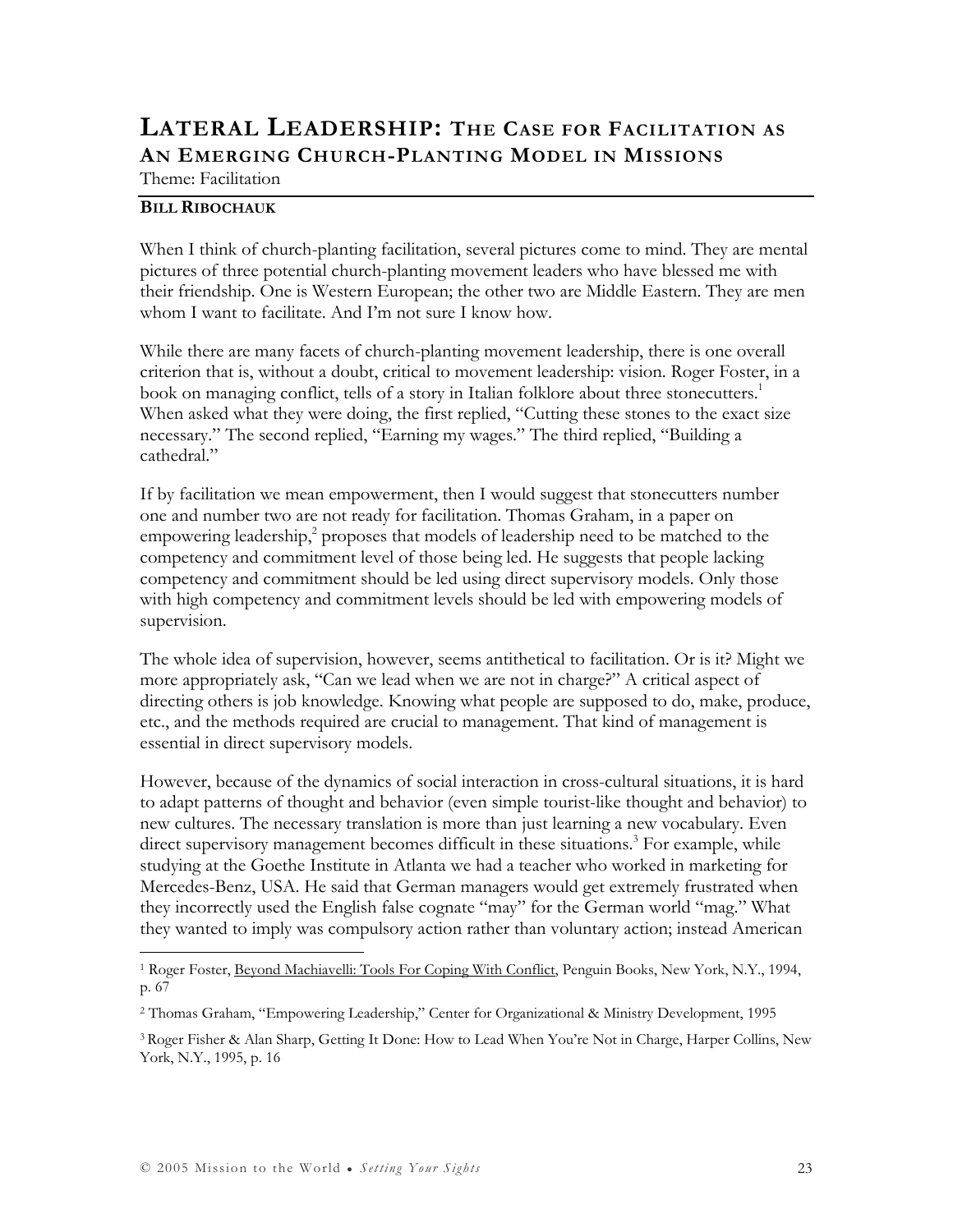employees heard that they had permission to do or not to do a specific thing. In such cases, how can empowering facilitation be effective?

Several years ago I heard PCA pastor, Mark Gornik, speak about his work in Sandtown, an inner city, African-American neighborhood in Baltimore, Maryland. His approach to entering that community—in the posture of a learner—followed by loving service based on what he had learned, allowed him to eventually lead from a "lateral" or "side-by-side" position rather than a "top-down" position.

In a book entitled *Getting It Done: How to Lead When You're Not in Charge* by Roger Fisher and Alan Sharp, the authors outline problems encountered when leaders "talk down" to their followers.<sup>4</sup> They have observed, "Telling others what to do implies that they have lower status. All of us are concerned with ourselves. Whatever you say, your words will be heard in terms of what they imply about the listener, and the relationship between you."<sup>5</sup> This is especially true in cross-cultural relationships.

North Americans are often viewed by people in host cultures as "talking down" to others. Whether the accusation is just or not is beside the point, if you are the one who is trying to communicate your ideas. In a facilitative approach to leadership, great discipline and commitment are required to keep others in positions of superiority where they are willing to accept ideas and suggestions.

### ONE-ANOTHERING

A model of relationship building that our teams have begun to use in our facilitation of national pastors in Europe and Asia follows the principles of the "one another commands" of Scripture. We put a great deal of emphasis on the first level: greet one another well. We base this first level on the scriptural injunction to "greet one another with a holy kiss."

When we lived in a small village in the Middle East, our boys used to meet an older man coming up our street every day from the mosque. They would be going out of the house just about the time that Mr. Abdul was coming by. The boys would take his proffered hand in theirs, raise the back of it to their mouths and give it a kiss. Then they would place the clasped hands—his and theirs—to their foreheads, hold them still for a minute and then place them finally over their hearts before letting go.

In essence they were taking this gentleman's greeting, making it holy with their kiss, and then placing his greeting in their minds and hearts. They were signifying that they were ready to sit at his feet and learn from him. If we are going to facilitate national pastors and churchplanting movement leaders, we can do no less. Our attitude needs to be one of humble learning.

 $\overline{a}$ 

<sup>4</sup> ibid.

<sup>&</sup>lt;sup>5</sup> The first three areas of proficiency were suggested to me by Steve Childers in a conversation about churchplanting movements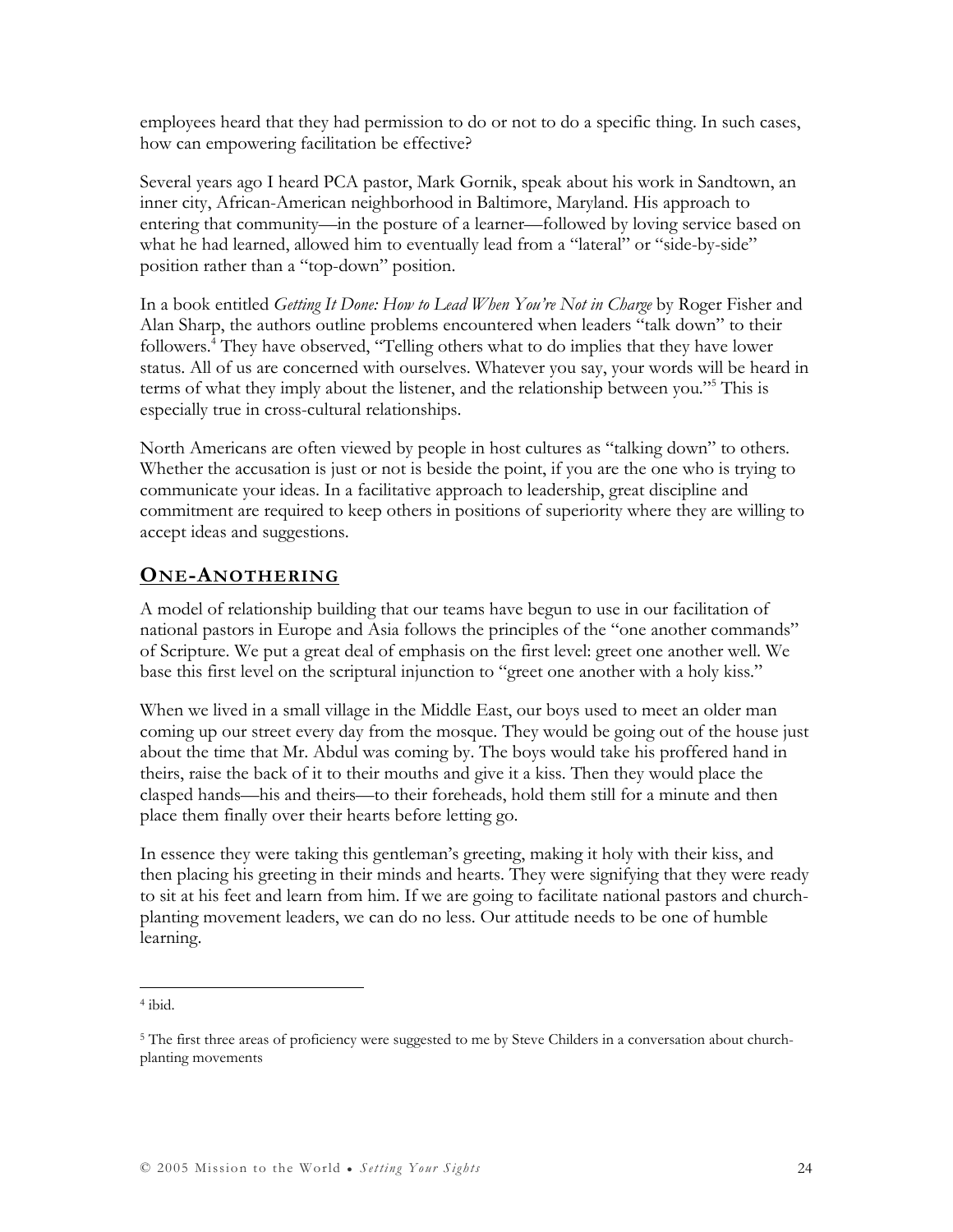The second level of the one-another commands that we emphasize is serving one another well. By greeting well we earn the right to serve well. In fact, our service is apt because it has been informed by our greeting process.

In serving well, we will be invited by those whom we serve to enter the third level of the one-another relationship—loving well. Mark Gornik points out that the service that he and his wife had given to the residents in Sandtown was based on information they had gleaned over months and months of listening. They listened to the oral histories of the families in the neighborhood. It was no surprise then that their African-American neighbors expressed how loved they felt by the Gornik's service.

It is only after loving well that we ever earn the right to enter the fourth level of one-another relationship—exhorting one another well. Perhaps because we value directness in our culture, Americans are perceived in an unjust light. But we do like to exhort others, don't we? It comes so naturally. Right away. Often before we have greeted or served or loved the recipient of our exhortations.

### LEARNING TOGETHER

Facilitation is easier to talk about than to practice. As a relatively new ministry region in Mission to the World, we are still learning the hard way—the school of experience. In 1996 our stated purpose was to:

- 1) Identify, recruit, train, and facilitate Reformed and covenantal national churchplanting movement leaders and national church-planting pastors.
- 2) Identify, recruit, train, and deploy teams of expatriate facilitators to work with the national movement leaders and national pastors.
- 3) Assemble networks of international Reformed and covenantal churches to support and assist in this process.

We are presently working with a number of potential church-planting movement leaders. We have learned much from each of them. Early in 2003 the men we have identified as potential church-planting movement leaders will meet to help us identify what it is that makes them who they are. Mission to the World's Global Training and Development Team has already produced an initial study on what it means to be a church-planting facilitator. The potential movement leaders will also interact with us on how well we have defined that process.

Since 1997 we have also deployed a host of expatriate teams. Each year we have conducted training in Muslim-immigrant enclaves in Europe, preparing new team members for facilitative church planting. We have developed an approach that encompasses five areas of proficiency:

- 1) evangelism/discipleship
- 2) preaching/teaching the Word
- 3) church-planting facilitation
- 4) cross-cultural adaptation
- 5) high-performance teaming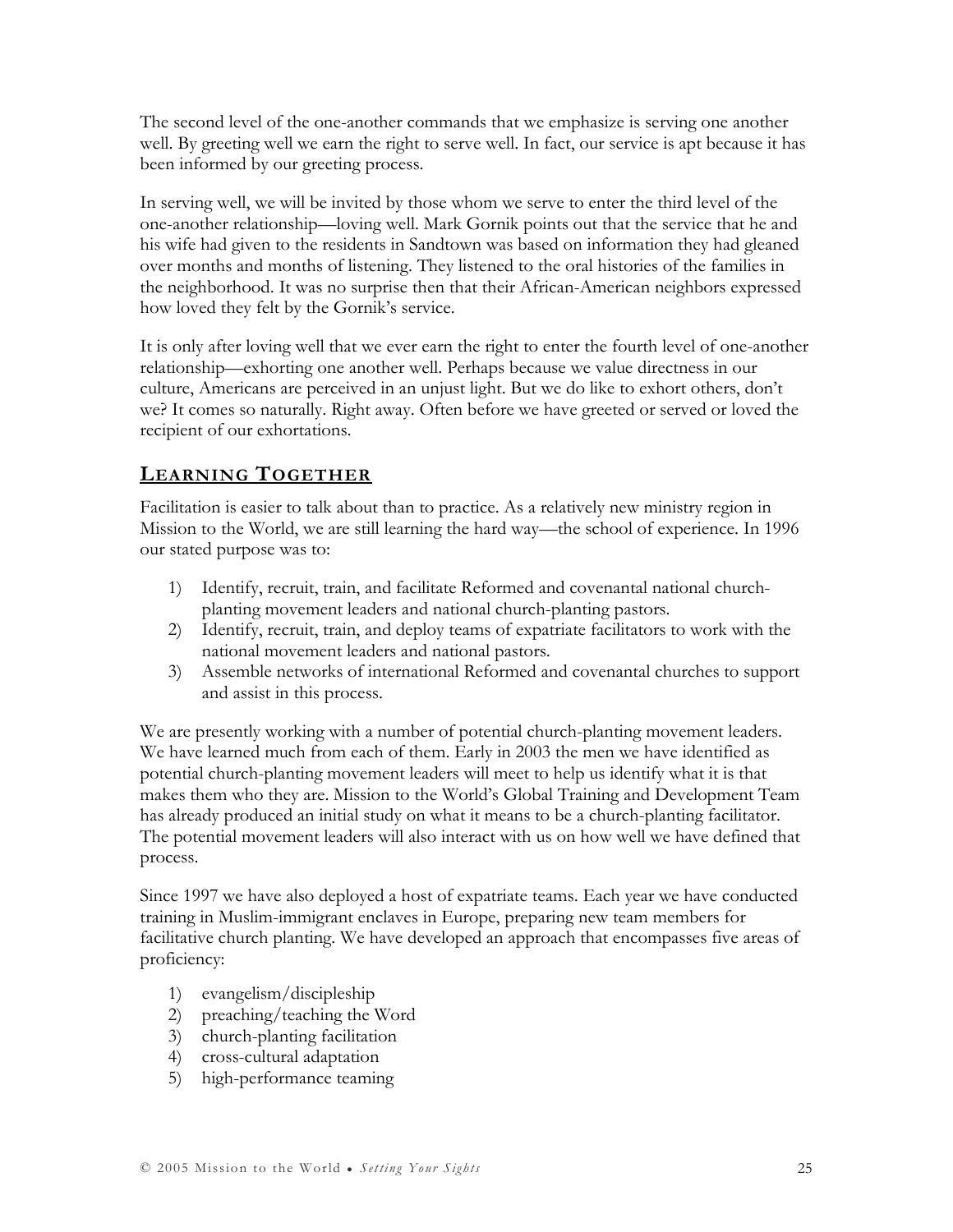In many ways these areas overlap, like Olympic rings. In some areas, like cross-cultural adaptation and high-performance teaming, the circle might envelop almost all we do in other areas.

As we continue to listen carefully to those we serve about their backgrounds, contexts, hopes, and dreams we are developing new and better ways to serve. We are adding new competencies to our list of work practices. We are more committed than ever to facilitative leadership. Lately we think we are really starting to love our church-planting partners and they are starting to love us.

In terms of our third goal, the establishment of support and assistance networks, we are just beginning. We have had a number of PCA churches work with us as we have deployed teams. An exchange of short-term workers and visitors has occurred in both directions. We have formed partnerships to formalize relationships between the churches serving and the churches being served. Facilitative leadership at this level is the most important.

We hope that in the final analysis, a level of interdependence between churches planted and churches planting will occur. We hope that the level of empowerment, the spirit of cooperation, and the love that grows out of mutual service will be so compelling to those around that the church will multiply in the areas of both the host and guest churches at an increasing rate.

### THE WAY OF THE CROSS

Joseph E. Stiglitz, a Nobel Prize winner for his work in analyzing the imperfections of financial markets, wrote a book entitled Globalization And Its Discontents.<sup>6</sup> In it he compares the heavy-handedness of the International Monetary Fund in relation to emerging two-thirds world economies, with domino-theory politics of the 50s and 60s. Essentially he says, "The big guy is making the little guy comply to quick-fix remedies that the big guy has dreamed up."

This analysis is over-simplistic in both cases—financially and militarily. I think we can learn something in terms of missiology, however, from his analysis. We could cite many historical cases where do-gooders have gone into totally unfamiliar areas, thinking that they knew exactly how to make things better: financially, socially, politically, etc.—and with disastrous results.

This is not the way of the cross. Our calling is to a more complicated, yet loving service. Lateral leadership. Empowerment. Real partnership. Facilitation. And perhaps we help the most when we recognize that we "don't know how."

Mr. Bill Ribochauk is a consultant for MTW's work in Europe and Asia.

 $\overline{a}$ 6 Joseph E. Stiglitz, Globalization And Its Discontents, W.W. Norton & Company, New York, N.Y. 2000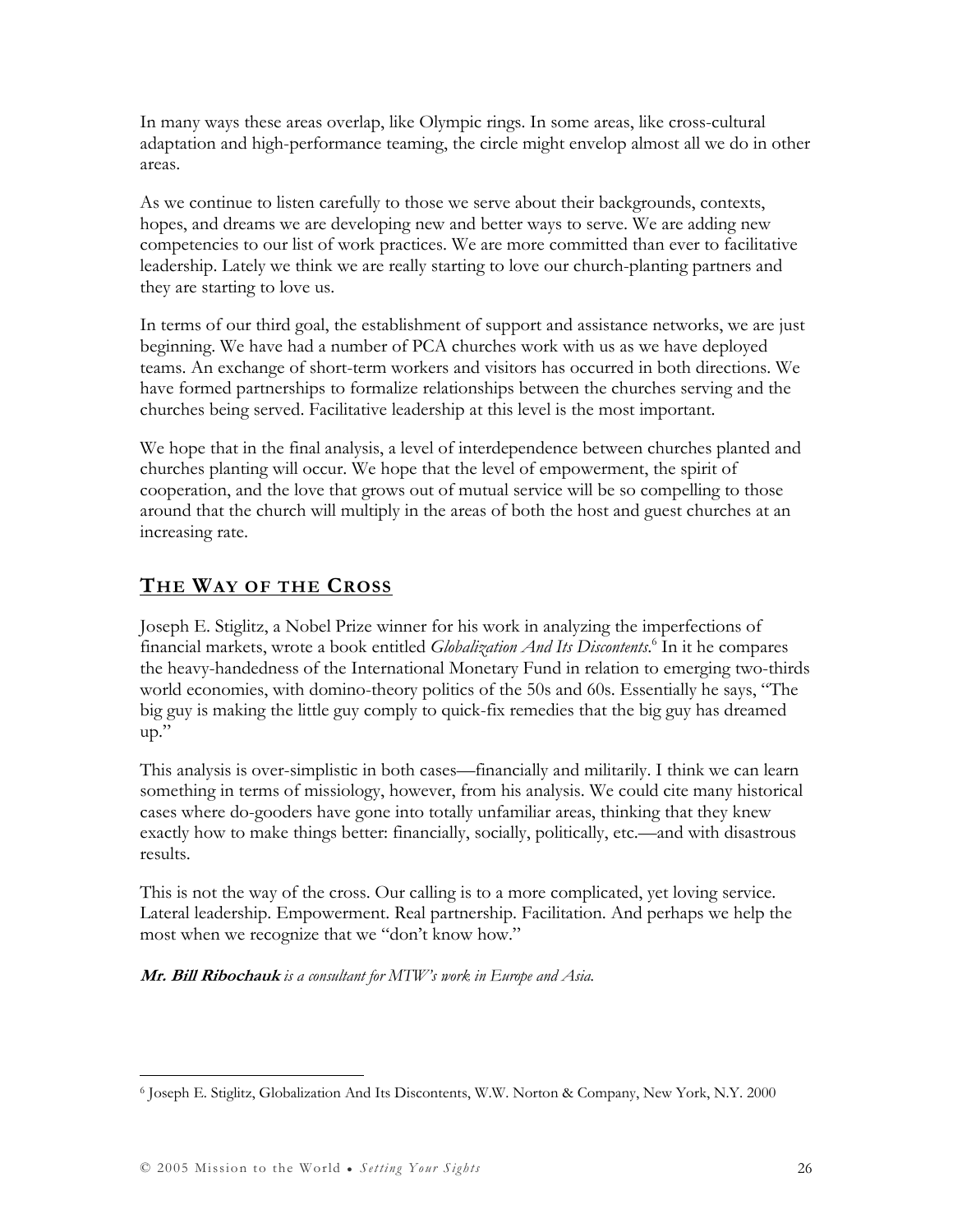# RE-ORIENTING A MISSIONS MINISTRY—WITHOUT CAUSING A REBELLION

Theme: Vision

One of the greatest challenges for established missions ministries is re-orienting their direction. Their church may have supported faithful missionaries for years. Many of these people have been in the homes of church members, some of whom have visited them on the field. Long-term relationships and commitments have been made, in part as a response to the urging of church leaders to support various ministries. Given the context of a missions ministry, how can leaders successfully manage a transition towards a greater focus on church planting? The following suggestions are drawn from the experience of churches who have re-oriented their ministry:

### 1. Confirm your ministry vision

It is impossible to build a straight wall without a plumb line. Similarly, missions leaders cannot align their ministry without a clear direction. The first step in making a transition is clarifying your vision. Laying The Foundation includes an article on how to create a vision statement for your ministry that your leaders will share. Both the ministry direction and leader buy-in are essential.

### 2. Evaluate your current commitments

The next step is to get an accurate picture of where you are. Devise some method to assess which ministries are committed to church planting according to your biblical convictions. You may want to rate each missionary on a three-point scale (e.g. directly connected to church planting, somewhat connected, indirectly/not connected) and total the amount of support for each category.

Your missions ministry may have other commitments to evaluate, such as short-term projects, educational opportunities in the church, or the personal emphasis of a leader. Consider all these elements in evaluating your current commitments.

#### 3. Determine a goal and timetable

Beginning with your starting point, establish a goal of how much support you would like to be giving towards each category, and assign a timetable. You may want to have one, three and five year goals. Similarly, establish goals for ministry involvement, such as directing short-term projects to sites connected to church planting.

#### 4. Promote ministry most connected to your vision

Look for ways to highlight missionaries and ministries related to your vision. Those who do not should get less visibility or promotion. If you send members on shortterm projects, try to include a site where participants will be connected to a churchplanting ministry.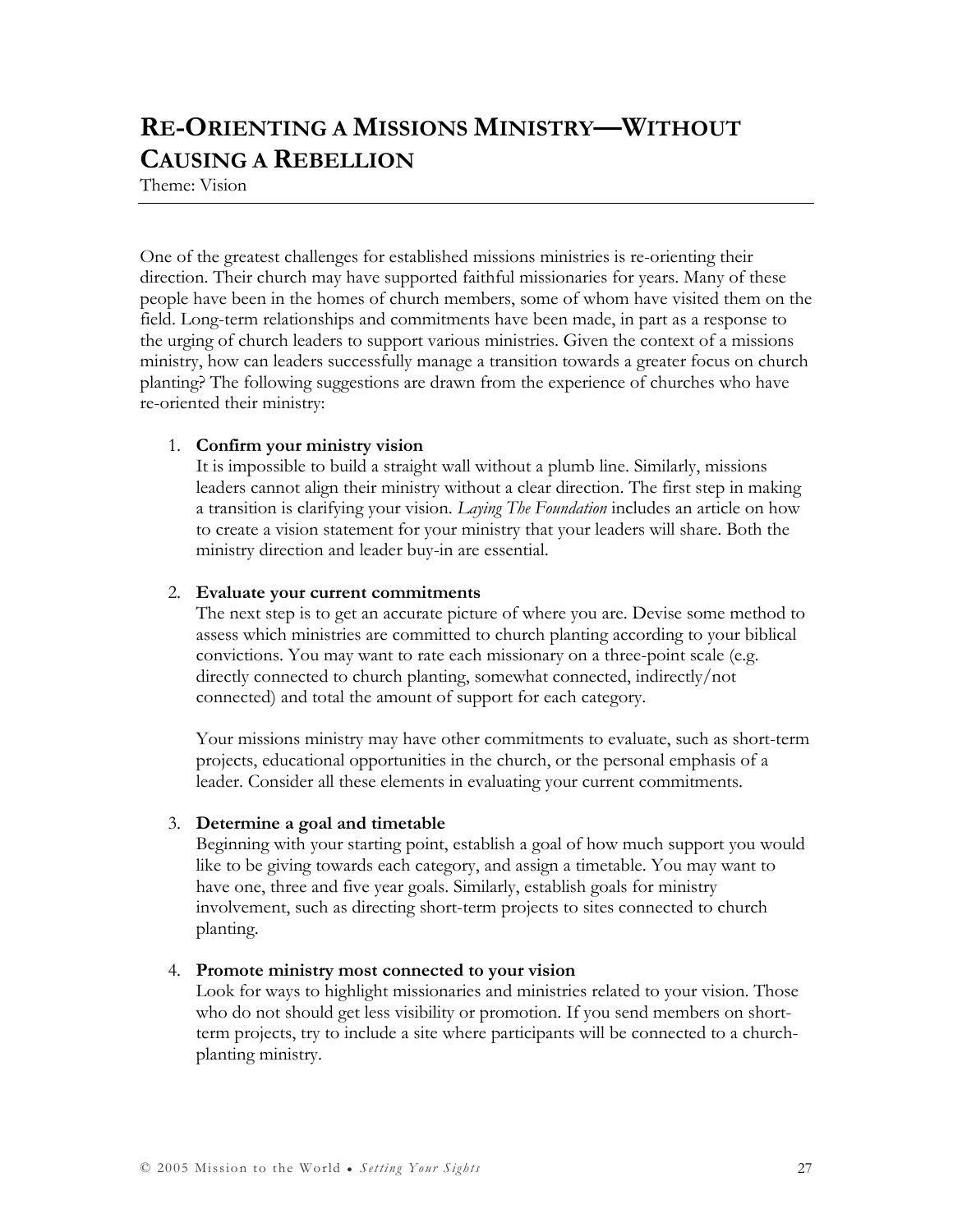5. Direct growth in your budget to ministries that most fit with your vision In a moment of candor, one pastor said their missions support typically goes to "good missionaries who give a good presentation on a good day for the church." This is where a vision will help you—but it must be clear enough to help you actually make decisions. By saying "yes" to something, it is far easier to say "no" to others. Directing new support according to your strategic emphasis will help you make significant progress toward your goal.

#### 6. Create ranges of support

Several missions ministries develop a grid for determining support levels, with a range of support for each category. Doing so provides a framework for directing more funds towards areas they consider the most strategic. Possible ministry categories include church planting, church-planting support ministry, ministry (other), and focus site. Further refinement can be developed by creating a matrix that factors in personnel categories such as member family, member single, non-member family, non-member single, and national leader.

#### 7. Review significant ministry changes for possible re-allocation

You likely won't want to make abrupt changes to missionary support. Doing so will not only impact the missionaries you've helped to send out, but such changes may affect the motivation of your members. Instead, look for appropriate windows to consider re-allocating current support. For example, when missionaries who do not contact you or who are not connected to your vision complete their terms, consider whether their support can be re-directed to your missions focus. Other missionaries will change fields or have a significant change in purpose. This may be a time for reevaluation, as part of your reason for beginning support has changed, at the missionary's initiative. If you decide to re-direct or reduce support, be sure to give the missionary at least six months notice, and/or wait until they return to the States where they can better raise support.

#### 8. Take a long view

Your ministry didn't get to where it is overnight, so your transition doesn't have to either. Create a plan to get to your goal, be very selective about new commitments, be patient, and trust that God will lead you over time.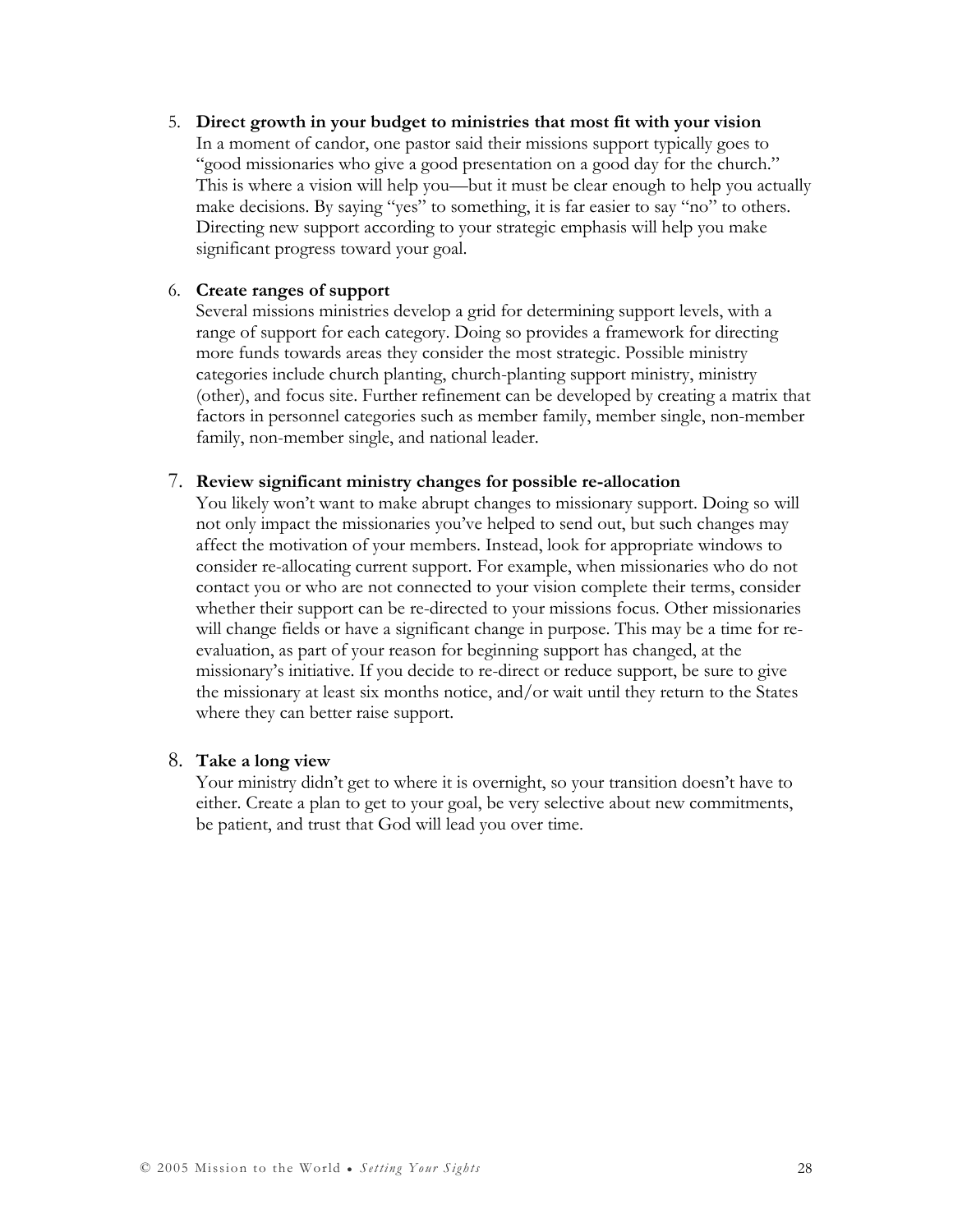### ESSENTIAL ELEMENTS OF SUCCESSFUL MISSIONS MINISTRIES

1. Missions Committee: An active, organized committee that coordinates the missions ministry is absolutely essential. The committee should not see themselves as the ministry, but rather as a leader that involves the entire congregation and all its ministries.

2. Ecclesiology: The Bible teaches us that God loves His Church, and has commissioned it to be His primary means and end for advancing the kingdom. Missions leaders need to develop a biblical understanding of the Church and emphasize efforts that help establish churches around the world. In so doing, it is important to discern the difference between a lasting church and a temporary gathering of believers, as many ministries claim to be committed to church planting.

3. Short Term: One of the most effective ways of mobilizing members for missions is to send them on local and global missions projects. All participants will return with a greater heart for God's world, and some will begin to pursue missionary service. Select projects that best fit with your church's long-term vision.

4. Prayer: The need for more laborers was Christ's only prayer request. Churches should reflect our Lord's heart for a needy world by meaningfully and regularly including prayer throughout the ministries of the church.

5. Sustainability: While churches in the West should give generously to missions, they should consider how to avoid national churches' becoming overly dependent on outside resources. Dependency can stifle growth and innovation.

6. Theology: It is both stimulating and challenging to engage godly Christians who have developed different convictions or expressions. While encouraging the interdependence of the global body of Christ, missions ministries can also affirm a natural emphasis on planting churches that share their theological convictions.

7. Vision: A seemingly limitless number of opportunities will come before the missions committee. Determining which ones to pursue requires a clear sense of direction. The vision of the ministry should be carefully developed, written, and embraced by church leaders.

8. Contextualization: No church ministry will be more exposed to the diversity of the larger body of Christ than the missions ministry. This is cause for celebration of God's love for all peoples and affirmation that the ministry of churches in other cultures can be expressed in biblically valid and culturally indigenous forms. Missions leaders need wisdom and experience as they encounter these different expressions.

9. Giving: Compared to the rest of the world, churches in the West have been blessed with tremendous resources. The message of Genesis 12:3 and elsewhere is that God blesses His people so that they will be a blessing to others. To that end, churches should be sacrificial in their support of world missions.

10. Partnership: When churches collaborate with other sending churches towards shared ministry goals, far more can be accomplished. More importantly, such partnership expresses the interconnectedness that Christ desires for His body. Churches should consider how they can contribute their experience and resources to other churches, as well as grow from the relationship.